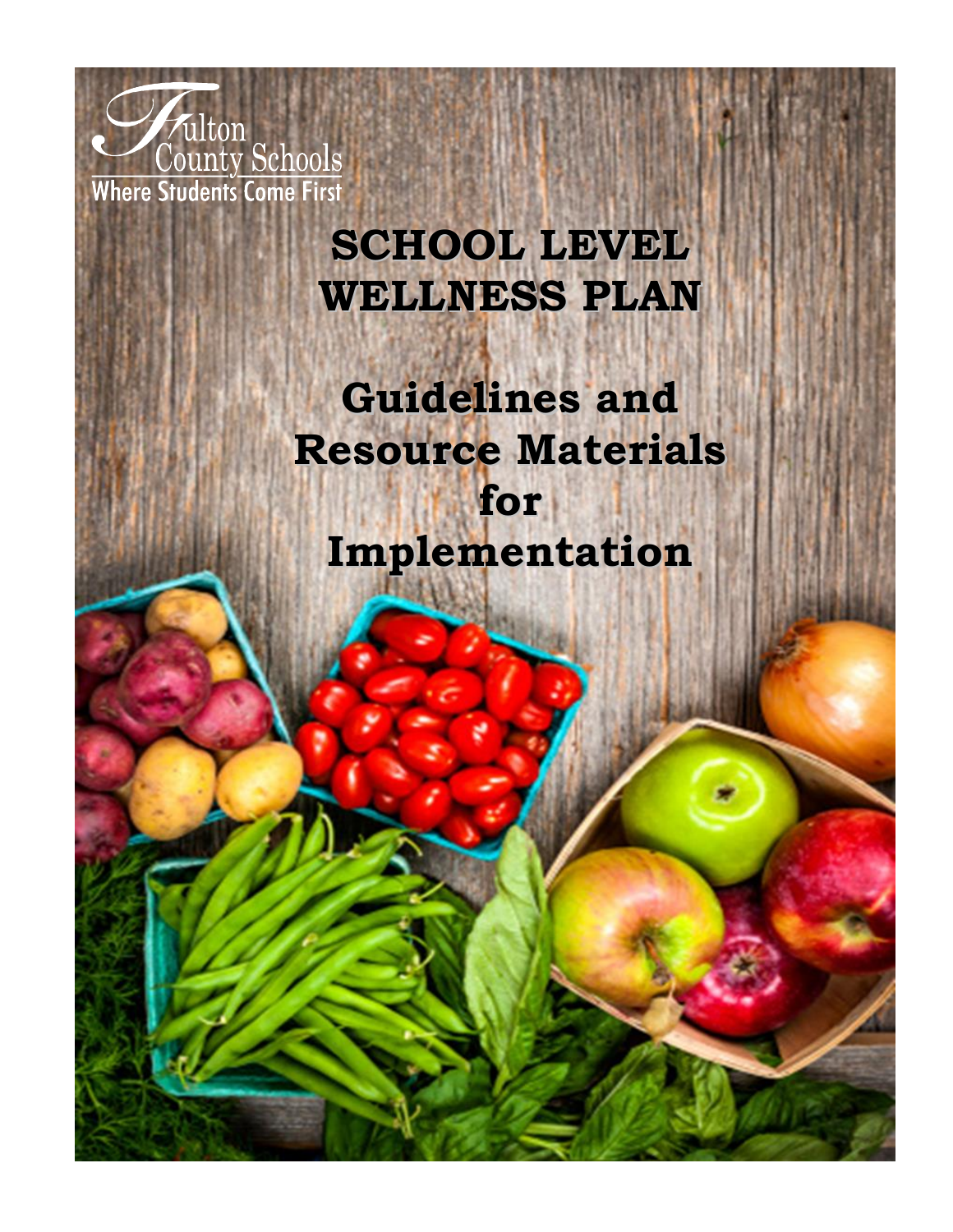

To achieve the Fulton County Schools District Wellness Policy EEE:

The district will have a Wellness Council to engage students, parents, teachers, food service professionals, health professionals, the school board, administrators, and other interested community members in developing, implementing, monitoring, and reviewing district-wide wellness policy, goals and practices for comprehensive school health. The council's purpose should be to address health issues using a coordinated approach in order to improve student health and wellness.

Each local school is encouraged to have a school level Wellness Council. The Wellness Council may be an independent council or committee incorporated into an existing school council or committee. Each school is encouraged to identify a school wellness policy coordinator, who will help ensure compliance with the policy.

This plan outlines the district's approach to ensuring environments and opportunities for all students to practice healthy eating and physical activity behaviors throughout the school day. This plan establishes goals and procedures to ensure that:

- Students in the district have access to healthy foods throughout the school day both through reimbursable school meals and other foods available throughout the school campus—in accordance with Federal and state nutrition standards;
- Students receive quality nutrition education that helps them develop lifelong healthy eating behaviors;
- Students have opportunities to be physically active before, during, and after school;
- Schools engage in nutrition and physical activity promotion and other activities that promote student wellness;
- School staff are encouraged and supported to practice healthy nutrition and physical activity behaviors in and out of school;
- The community is engaged in supporting the work of the district in creating continuity between school and other settings for students and staff to practice lifelong healthy habits; and
- The district establishes and maintains an infrastructure for management, oversight, implementation, communication, and evaluation of the policy and its established goals and objectives.

This plan applies to all students, staff, and schools in the district.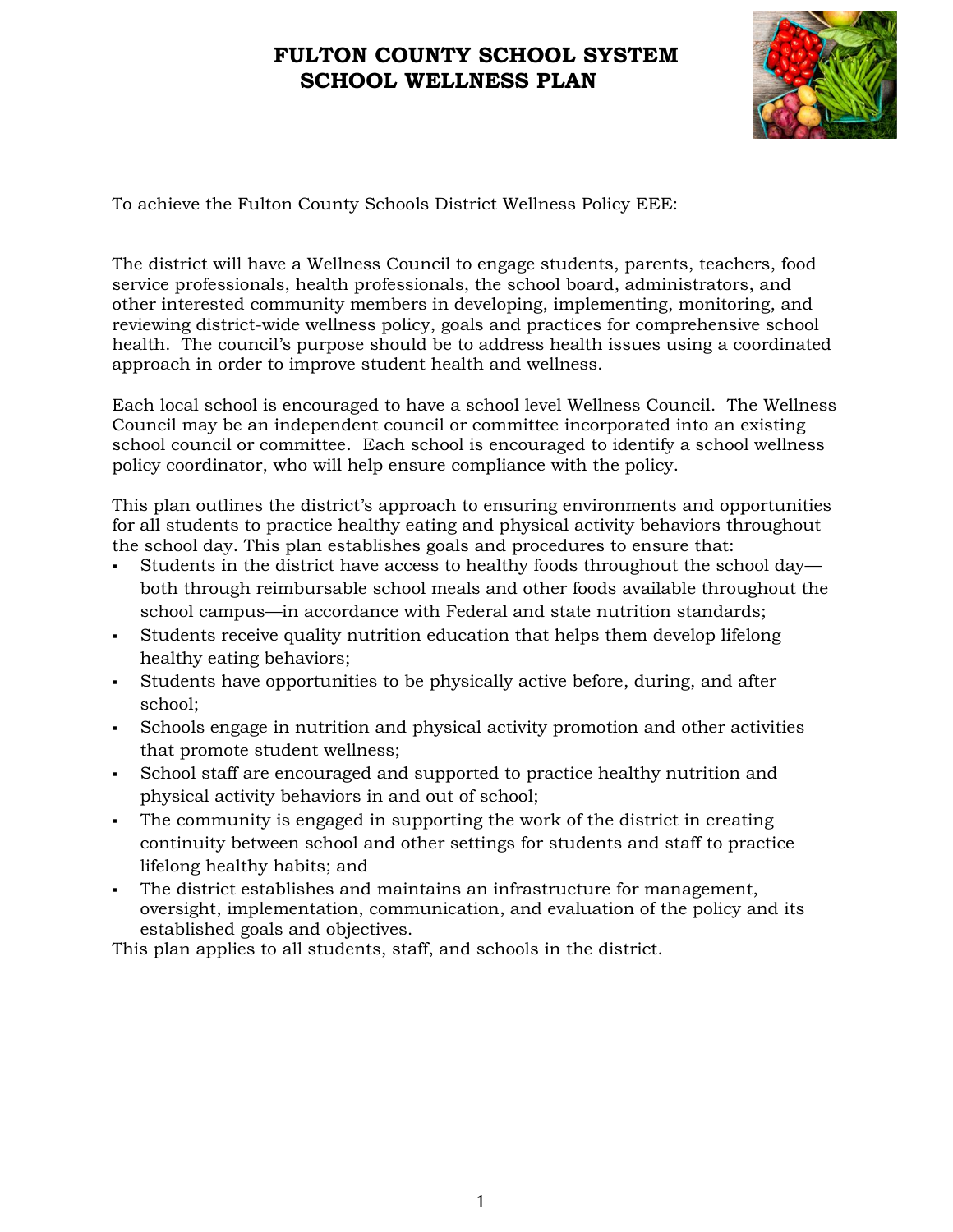

## **I. Introduction and Background Information**

On June 30, 2004, President George W. Bush signed Law 108-265, the Child Nutrition and WIC Reauthorization Act of 2004. This law requires that each local educational agency participating in a program authorized by the Richard B. Russell National School Lunch Act (42 U.S.C. 1751 et seq) or the Child Nutrition Act of 1966 (42 U.S.C. 1771 et seq) to establish a local school wellness policy by July 1, 2006.

▪ Appendix – Child Nutrition and WIC Reauthorization Act of 2004

In June 2006, the Fulton County Board of Education adopted Policy EEE – Wellness Policy to address the requirements of the Child Nutrition and WIC Reauthorization Act of 2004.

▪ Appendix – Board Policy EEE – Wellness Policy

In December 2010, President Barack Obama signed The Healthy, Hunger-Free Kids Act (HHFKA) of 2010. This law required the establishment of national regulations for all foods sold in the breakfast and lunch programs.

Appendix – Healthy, Hunger-Free Kids Act of 2010

In July 2014, the regulations of HHFKA were expanded to cover the entire school building. This is known as the Smart Snacks Guidelines. In July 2016, the HHFKA finalized the regulations for the Local School Wellness Policy Implementation.

▪ Appendix – Smart Snacks in School Nutrition Standards

As required by law, the Fulton County Schools Wellness Policy includes:

- **Goals for nutrition education and promotion, physical education and activity,** and **other school-based activities** that are designed to promote student wellness;
- **Nutrition guidelines for all foods sold during the school day** with the objectives of promoting student health;
- **Guidelines for reimbursable school meals**
- **A plan for fostering community involvement and notification**, including parents, students, the school board, school administrators, and the public in the development and implementation of the school wellness policy
- **A plan for monitoring and measuring implementation of the wellness policy**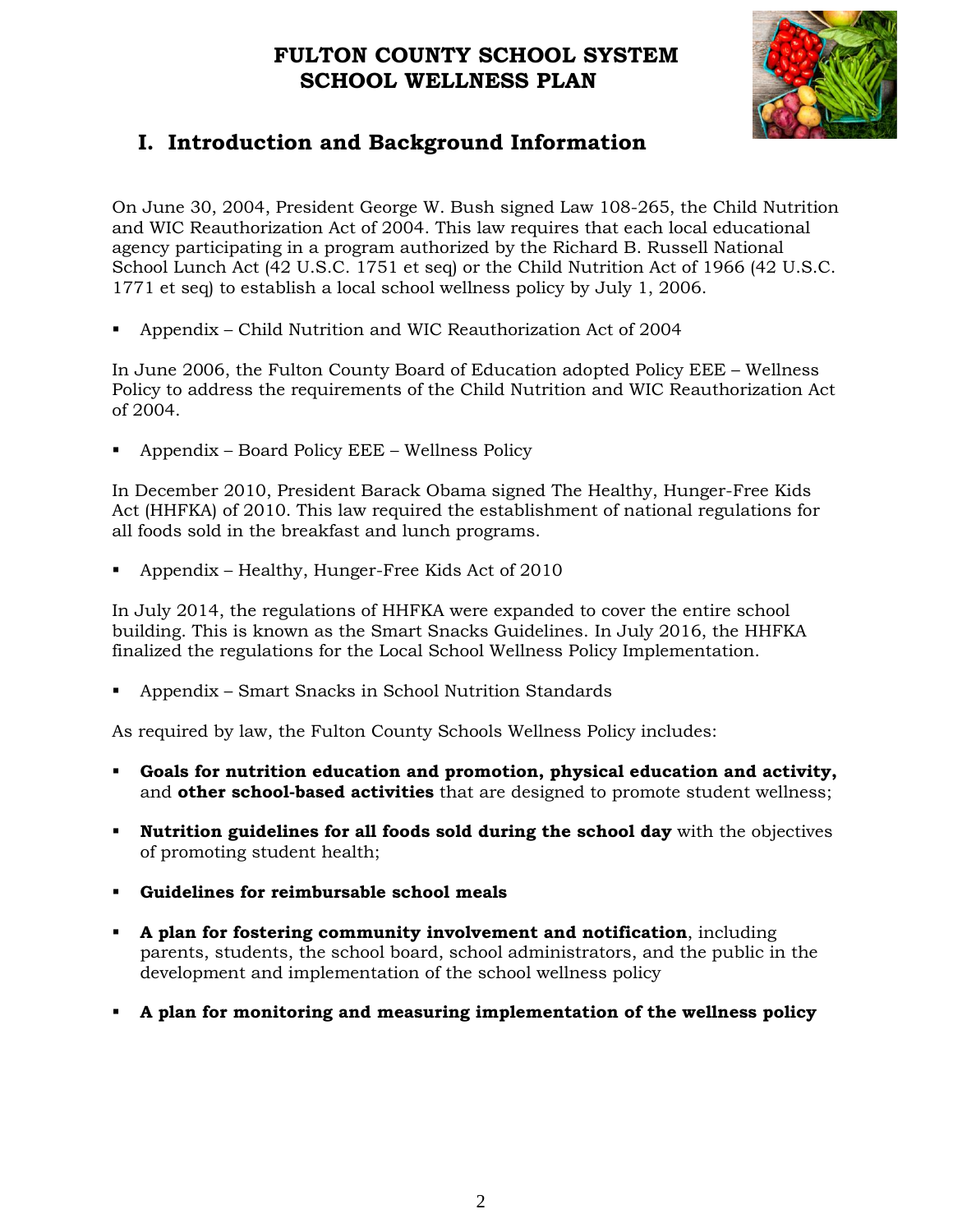

#### **II. Whole School, Whole Community, Whole Child: School Level Wellness Council and/or School Level Councils**

Whole School, Whole Community, Whole Child (WSCC) is a ten component model created by the Centers for Disease Control and Prevention addressing the emotional and physical needs of everyone in the school setting: students, teachers and administrators. The components include the following: Physical Education and Physical Activity; Health Education; Health Services; Counseling, Psychological & Social Services; Social and Emotional School Climate; Physical Environment; Employee Wellness; Community Involvement; Family Engagement; and Nutrition Environment and Services. Schools can modify the model to fit the needs of their schools, students and communities.

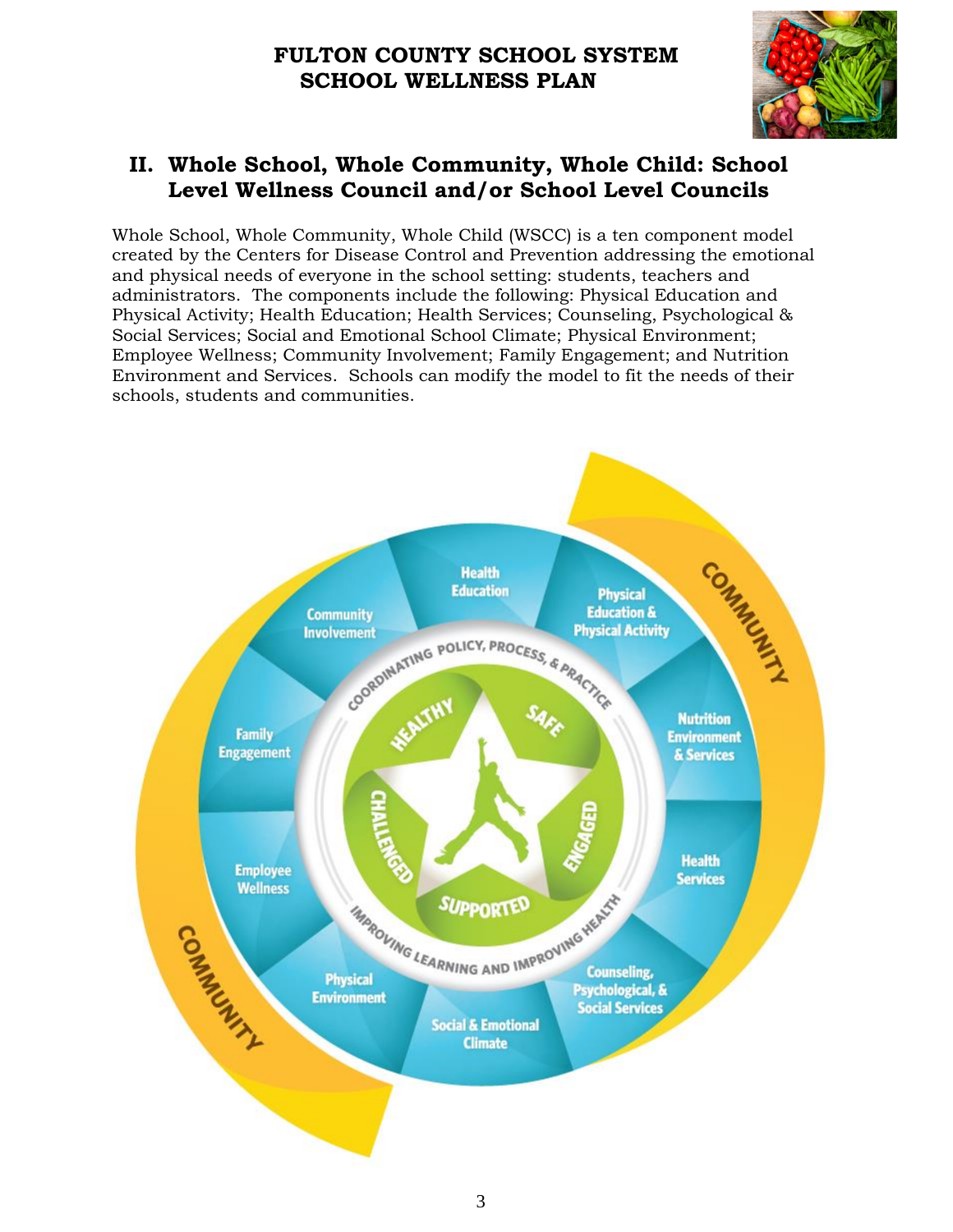

## **III. Goal Areas for School Level Wellness Plans**

- 1. Nutrition Education and Promotion
- 2. Nutrition Guidelines for Foods Available During the School Day
- 3. Other School-Based Activities that Promote Wellness
- 4. Physical Education and Physical Activity
- 5. Public Notification: Communication Engaging Parents, School Board/Administrative Staff and the Community
- 6. Implementation and Evaluation

The following objectives and standards are outlined for each goal area. The school level wellness council should comply with the goals of the district wellness policy and choose to implement one or more standards for each goal.

## **IV. School Wellness Council**

Fulton County Schools will convene a representative district wellness council that meets at least two times per year to establish goals for and oversee school health and safety policies and programs, including development, implementation, and periodic review and update of the district wellness policy EEE. The district must allow parents, students, school nutrition staff, teachers of physical education, school health professionals, the school board, school administrators, and the general public to participate in the development, implementation, and periodic review and update of the wellness policy. The district wellness council meetings will be announced to the public to receive feedback in the development, implementation, review and any updates to the wellness policy.

| Name:          | Title:                  | <b>Email Address:</b>           | Role:   |
|----------------|-------------------------|---------------------------------|---------|
| Alyssia Wright | Executive Director of   | wrightal@fultonschools.org      | Council |
|                | <b>School Nutrition</b> |                                 | Leader  |
|                | Coordinator of Menus    |                                 | Council |
|                | and Wellness            |                                 | Leader  |
| Lynne          | Coordinator of Student  | meadowsl@fultonschools.org      | Member  |
| Meadows        | <b>Health Services</b>  |                                 |         |
|                | Coordinator of Health   |                                 | Member  |
|                | and Physical Education  |                                 |         |
| Dr. Steven     | Director of Athletics   | crafts@fultonschools.org        | Member  |
| Craft          |                         |                                 |         |
| Daphne         | Communications          | ellisond@fultonschools.org      | Member  |
| Ellison        | Manager                 |                                 |         |
| Emily Grody    | Specialist, Menus and   | grody@fultonschools.org         | Member  |
|                | Wellness                |                                 |         |
| Julie Taube    | Parent                  | julie@healthyweightcoaching.com | Parent  |
|                |                         |                                 | Member  |

#### **District Wellness Council Leadership:**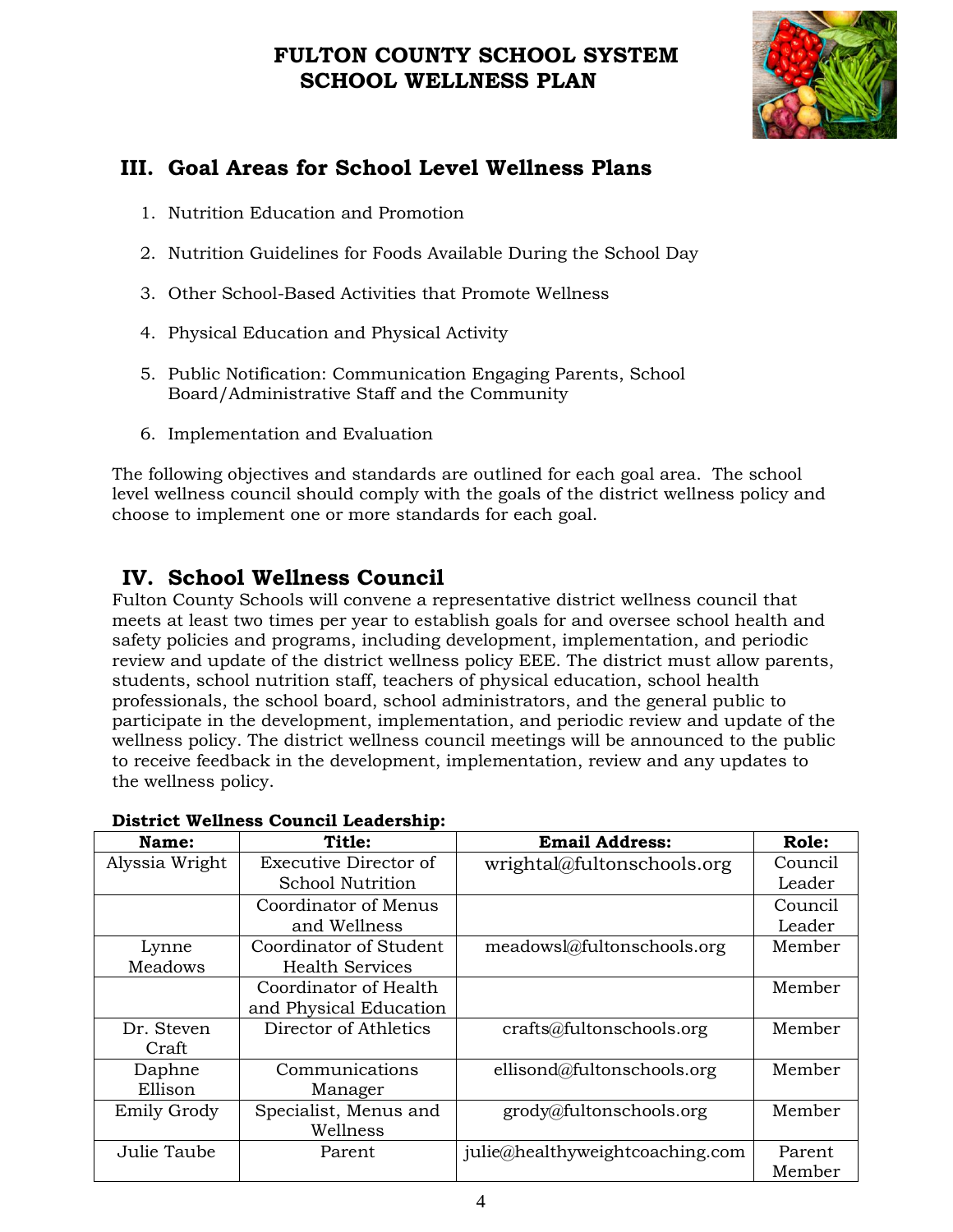

## **1. Nutrition Education and Promotion**

The district aims to teach, model, encourage, and support healthy eating for all students throughout the school campus. Nutrition education and promotion positively influences lifelong eating behaviors by using evidenced-based techniques and nutrition messages, and by creating food environments that encourage healthy nutrition choices and participation in school meal programs. Nutrition promotion includes marketing nutritious foods and beverages to students throughout the school campus.

**Goal/Objective:** To provide nutrition education experiences that support the instructional component to improve students' eating behaviors and help develop healthy lifestyle practices. To encourage and support nutritious eating by students and adults.

| <b>Standards:</b>                                                 | <b>Choose All</b><br>that Apply |
|-------------------------------------------------------------------|---------------------------------|
| <b>Educational Reinforcement (Public Involvement)</b>             |                                 |
| Collaborate with other school and community groups to conduct     |                                 |
| nutrition education activities such as health fairs, career days, |                                 |
| health/nutrition professional presentations, etc.                 |                                 |
|                                                                   |                                 |
| Examples:                                                         |                                 |
| School wellness committee<br>$\bullet$                            |                                 |
| PTA/PTO and other parent volunteer's organizations<br>$\bullet$   |                                 |
| Local health departments<br>٠                                     |                                 |
| Nonprofit health and community organizations                      |                                 |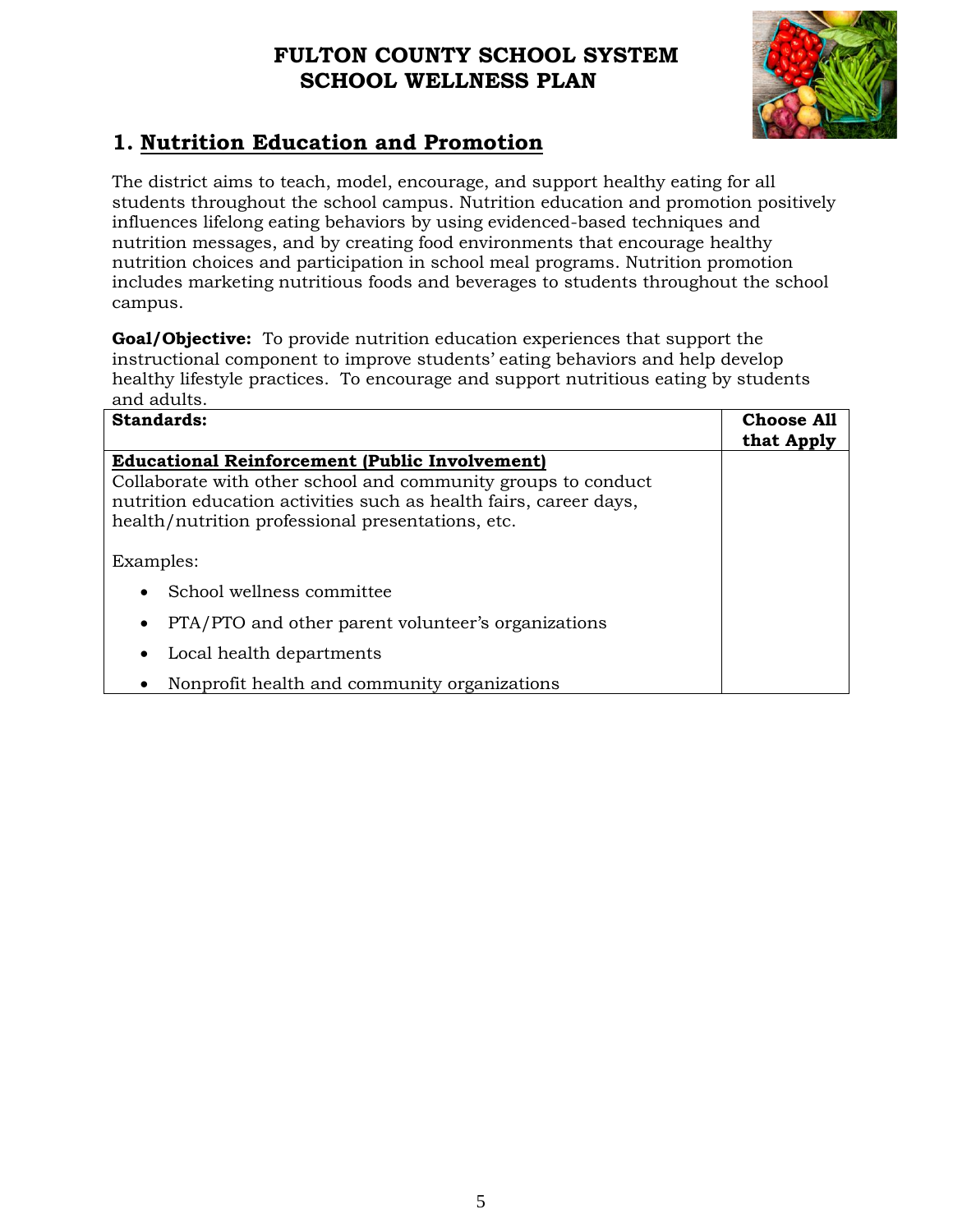

| Cafeteria Based Nutrition Education and Promotions at the School                                                                                                                                                                                                                                                                                                                           |  |
|--------------------------------------------------------------------------------------------------------------------------------------------------------------------------------------------------------------------------------------------------------------------------------------------------------------------------------------------------------------------------------------------|--|
| The school supports coordinated school nutrition programs with<br>cafeteria-based lessons and activities that promote and reinforce<br>healthy school nutrition environments. School Nutrition staff conduct<br>promotions and nutrition activities that include students, staff and<br>community.                                                                                         |  |
| Examples:                                                                                                                                                                                                                                                                                                                                                                                  |  |
| School Nutrition staff visit classrooms and explain how the<br>school food service program ensures that meals meet U.S.<br>Department of Agriculture (USDA) nutrition standards and the<br>Dietary Guidelines for Americans.<br>Classes visit the cafeteria kitchen for a tour and demonstration<br>٠<br>on how meals are prepared.<br>Involve students in planning the school menus.<br>٠ |  |
| Display nutrition posters in the cafeteria and distribute nutrition<br>٠<br>information.<br>Invite School Nutrition staff to conduct training sessions,<br>$\blacksquare$<br>presentations and/or information about the School Nutrition<br>Program for students, staff and parents.                                                                                                       |  |
| <b>Curriculum Content Areas</b>                                                                                                                                                                                                                                                                                                                                                            |  |
| The school supports the comprehensive health education curriculum<br>nutrition concepts and skills in accordance with curriculum standards.                                                                                                                                                                                                                                                |  |
| <b>Education Links with School</b>                                                                                                                                                                                                                                                                                                                                                         |  |
| Staff create nutrition education lessons in the school cafeteria and<br>classroom by coordinating with the school nutrition manager and<br>teachers. Staff integrates nutrition education with other school health<br>initiatives.                                                                                                                                                         |  |
| Marketing on the School Campus Complies with USDA Standards                                                                                                                                                                                                                                                                                                                                |  |
| Only food items that meet USDA Smart Snacks in School nutrition<br>standards are marketed on the school campus during the school day                                                                                                                                                                                                                                                       |  |
| Appendix -Smart Snacks in School Nutrition Standards                                                                                                                                                                                                                                                                                                                                       |  |

#### **Describe any other Nutrition Education and/or Nutrition Promotion activities implemented at the school level:**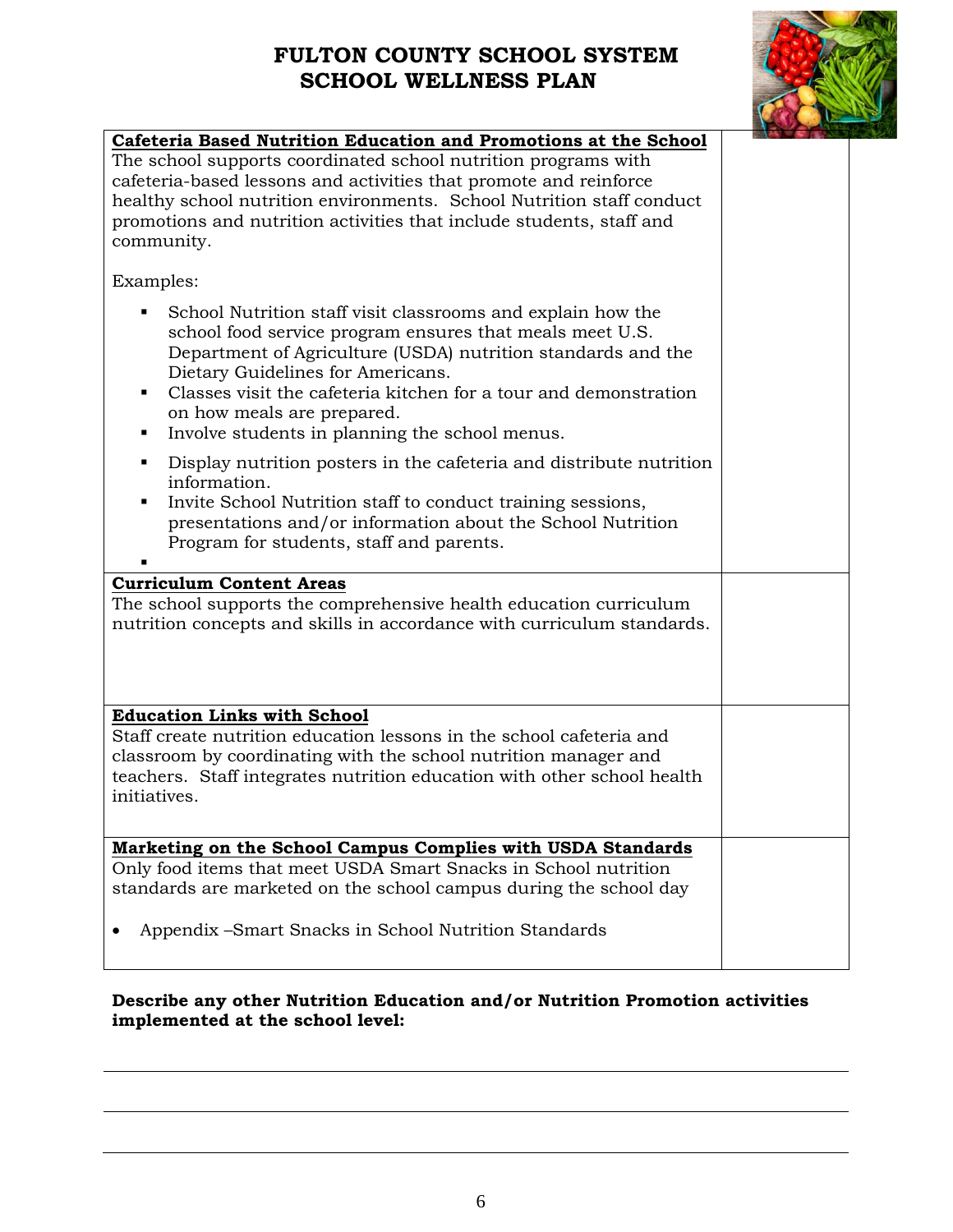

## **2. Nutrition Guidelines for Foods Available During the School Day**

Fulton County Schools is committed to serving healthy meals to children, with fruits, vegetables, whole grains, and fat-free and low-fat milk; moderate in sodium, low in saturated fat, and zero grams trans-fat per serving; and to meet the nutrition needs of school children within their calorie requirements.

All schools within the district participate in USDA child nutrition programs, including the National School Lunch Program (NSLP), the School Breakfast Program (SBP), and where applicable, After School Snacks, the Fresh Fruit and Vegetable Program (FFVP) and the Summer Food Service Program (SFSP).

The district operates additional nutrition-related programs and activities, at applicable schools, which includes: Farm to School programs, school gardens, Breakfast in the Classroom, Mobile Breakfast Carts and Grab 'N' Go Breakfast.

School menus will be posted on the district website and individual school websites, and will include nutrient content. All school nutrition program menus are created and reviewed by Registered Dietitians. The school nutrition program will be administered by a team of child nutrition professionals.

The district is committed to ensure that all food and beverages made available to students on the school campus during the school day supports healthy eating. Food and beverages sold and served outside of the school nutrition program will meet the USDA Smart Snacks in School nutrition standards. These standards apply at all locations and services that food and beverages are sold to students during the school day, which may include, but are not limited to, a la cart options in cafeterias, vending machines, school stores, and snack or food carts.

**Goal/Objective:** To provide students with a variety of affordable nutritious meals and snacks. To plan all menus in accordance with federal, state, and local regulations, rules, and guidelines.

| <b>Standards:</b>                                                                                                                                                                                                                                                                                                                                                                             | <b>Choose All</b><br>that Apply |
|-----------------------------------------------------------------------------------------------------------------------------------------------------------------------------------------------------------------------------------------------------------------------------------------------------------------------------------------------------------------------------------------------|---------------------------------|
| Foods available during the School Day                                                                                                                                                                                                                                                                                                                                                         |                                 |
| School meals and after-school snacks adhere to federal, state, and local<br>regulations and guidance as issued by the Secretary of Agriculture<br>under the U.S. Department of Agriculture (USDA), Georgia Board of<br>Education, and Fulton County Board of Education. Local menus for<br>breakfast, lunch and after-school snacks are followed as written with<br>minimum menu substitutes. |                                 |
| <b>Extra Food Sales</b><br>All foods sold in school adhere to federal, state, and local regulations<br>and guidance as issued by the Secretary of Agriculture under the U.S.<br>Department of Agriculture (USDA), Georgia Board of Education, and<br>Fulton County Board of Education.<br>Appendix – Smart Snacks in School Nutrition Standards                                               |                                 |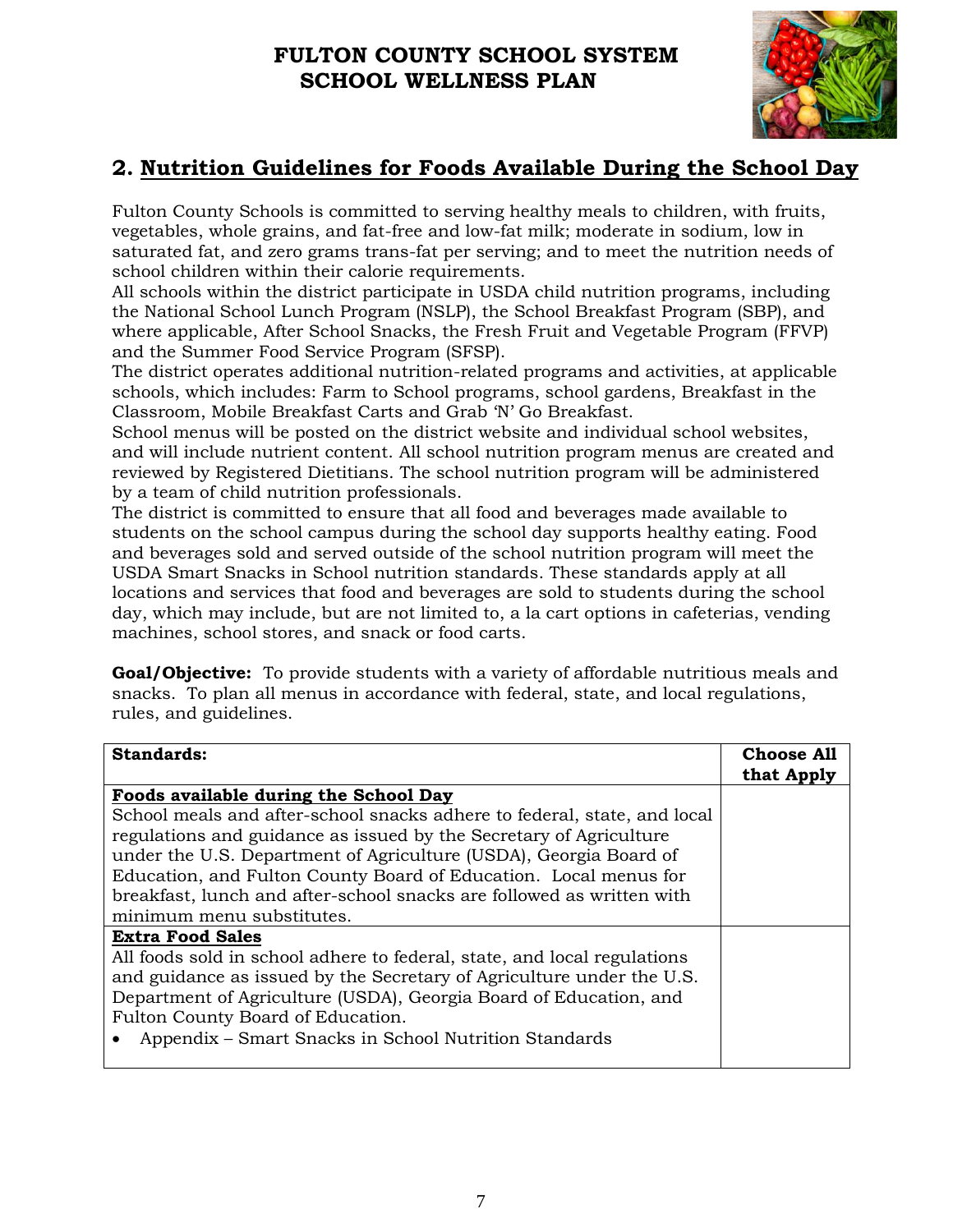

| <b>Vending/Student Stores/Concession Stands</b>                                                                                                                                                                                                                                                                                                                                                                                                                                                                                                                                                  |  |
|--------------------------------------------------------------------------------------------------------------------------------------------------------------------------------------------------------------------------------------------------------------------------------------------------------------------------------------------------------------------------------------------------------------------------------------------------------------------------------------------------------------------------------------------------------------------------------------------------|--|
| Schools follow the existing Fulton County Board Policy (EED; Sales of<br>Food on School Premises) regarding sales of food on school premises.                                                                                                                                                                                                                                                                                                                                                                                                                                                    |  |
| Appendix – Board Policy EED – Sales of Food on School Premises                                                                                                                                                                                                                                                                                                                                                                                                                                                                                                                                   |  |
| <b>Fundraisers</b><br>Schools follow the existing Fulton County Board of Education fund<br>raising policy/procedure (KEB; Fund Raising). Standards do not apply<br>during non-school hours, on weekends and at off-campus fundraising<br>events. The standards do not apply to fundraisers in which the food or<br>beverage is clearly not for consumption on the school campus during<br>the school day (ex. cookie dough, pizza dough, vouchers for food).<br>Appendix – Board Policy/Procedure KEB – Fund Raising                                                                             |  |
|                                                                                                                                                                                                                                                                                                                                                                                                                                                                                                                                                                                                  |  |
| <b>Snacks</b><br>Food provided, but not sold, to students during the school day should<br>meet Smart Snacks in School nutrition standards.<br>This includes classroom snacks/instructional use of food, snacks<br>offered during student meetings during the school day, and student<br>celebrations and recognition.<br>Use of nonfood treats as a reward is encouraged.<br>A recommended list of healthy snack choices for service and<br>consumption by students is included as a resource for school staff,<br>parents and administrators.<br>Appendix – Recommended List for Healthy Snacks |  |
| Water<br>Unflavored drinking water is available to all students throughout the<br>school day.                                                                                                                                                                                                                                                                                                                                                                                                                                                                                                    |  |
| Documentation<br>Schools maintain files to document that all items sold within the school<br>meet the Smart Snack requirements. This includes nutrition fact<br>labels and ingredient statements for each item.                                                                                                                                                                                                                                                                                                                                                                                  |  |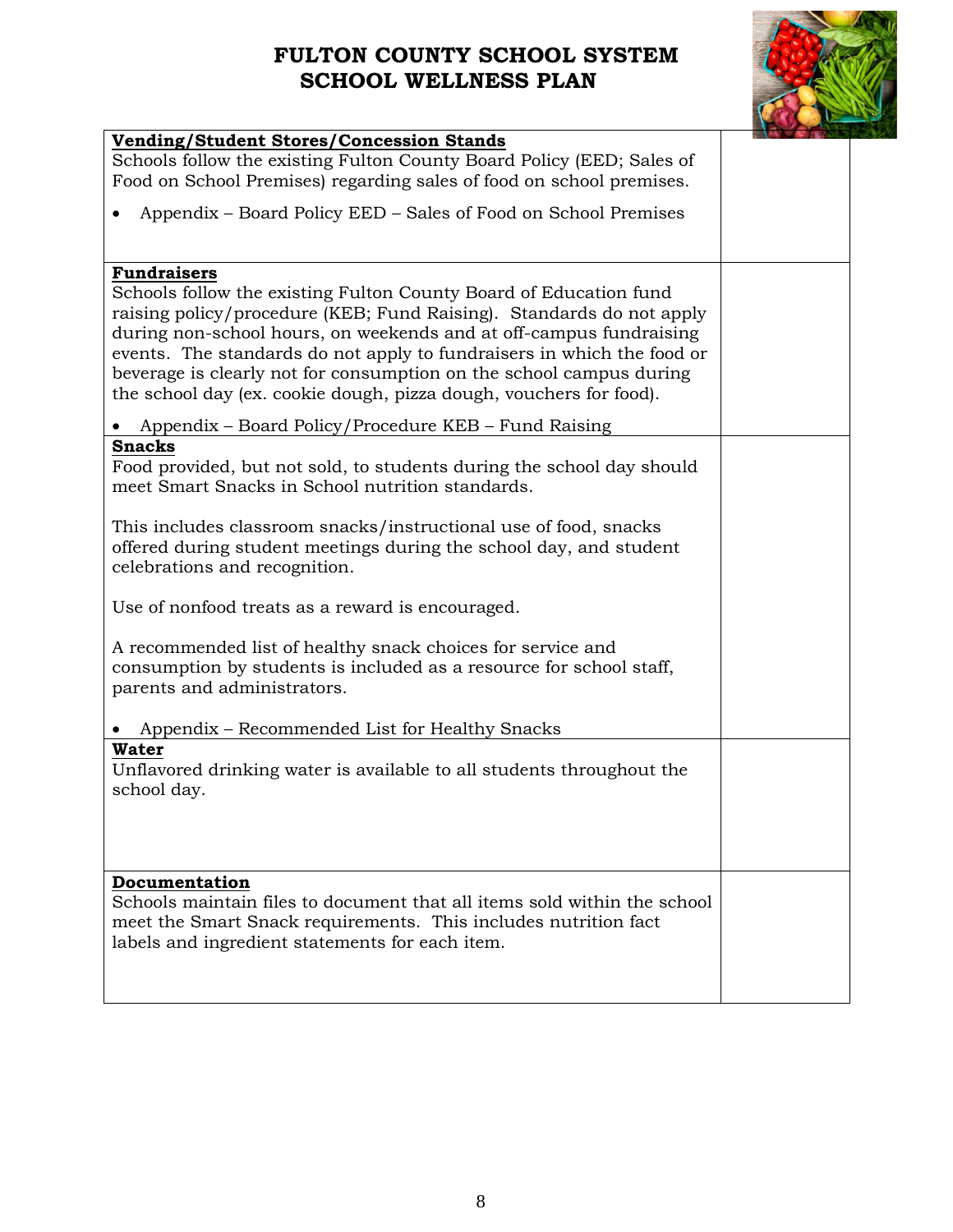

#### **Describe any other Nutrition Guidelines for Foods Available during the School Day activities implemented at the school level:**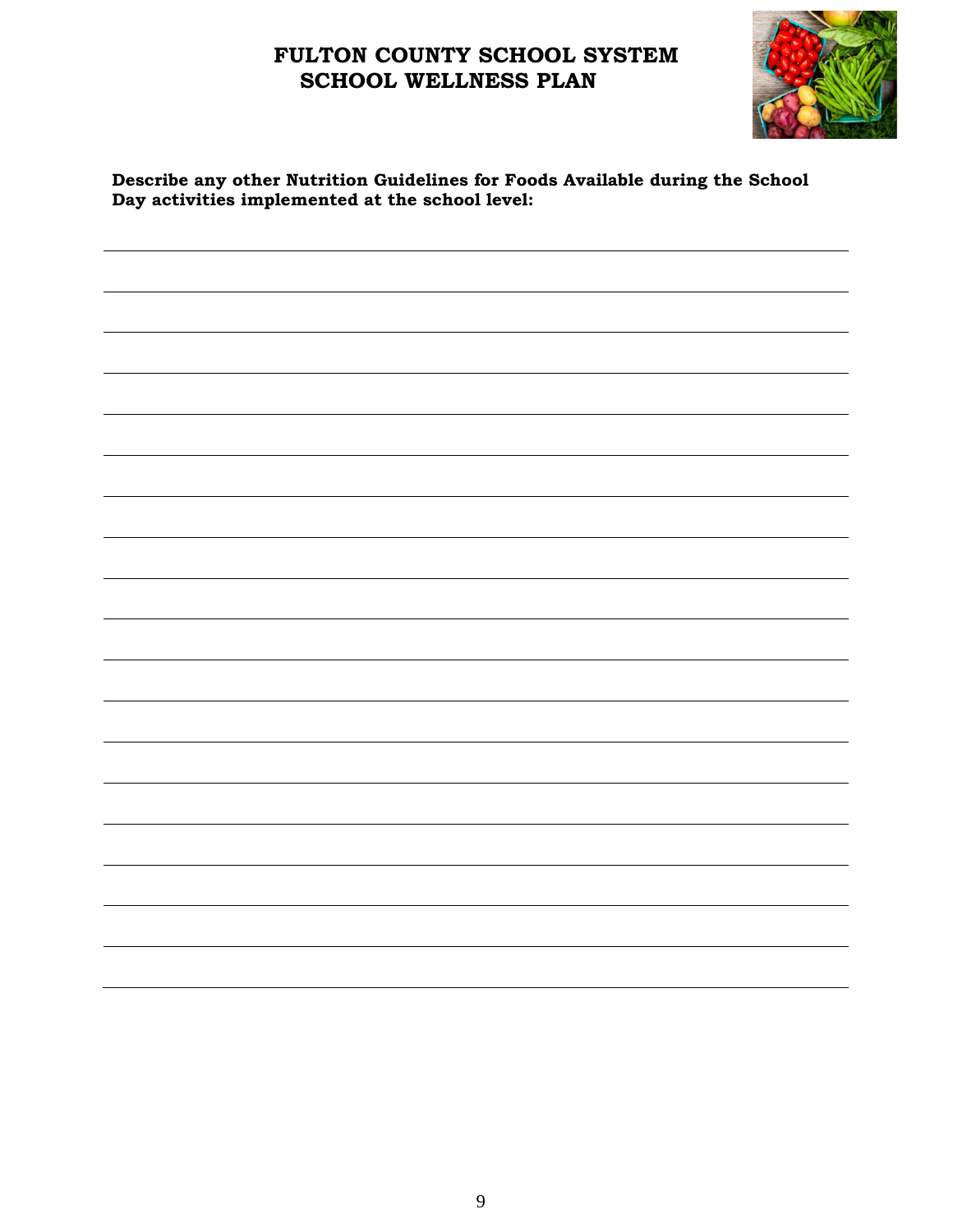

## **3. Other School-Based Activities to Promote Wellness**

Schools in the District are encouraged to promote health and wellness to all students and staff members. Schools will provide a clean, healthy and safe environment.

**Goal/Objective:** To provide school-based activities that are designed to promote student and staff wellness.

| <b>Standards:</b>                                                                                                                                                                                                                                                                                                                       | <b>Choose All</b> |
|-----------------------------------------------------------------------------------------------------------------------------------------------------------------------------------------------------------------------------------------------------------------------------------------------------------------------------------------|-------------------|
| Encourage student and staff members to improve their health and                                                                                                                                                                                                                                                                         | that Apply        |
| wellness through promotions and programs                                                                                                                                                                                                                                                                                                |                   |
| Examples of promotions/programs:                                                                                                                                                                                                                                                                                                        |                   |
| Introduce wellness programs to staff members<br>٠<br>Health screenings<br>٠<br>Physical activity and fitness<br>٠<br>Nutrition education<br>٠<br>Weight management<br>٠<br>Tobacco Prevention programs<br>٠<br>Influenza vaccinations<br>٠<br>Stress management in-services/activities<br>٠                                             |                   |
| Present health and wellness information at regular staff<br>٠<br>meetings<br>Place health information into newsletter articles, brochures and<br>$\blacksquare$<br>e-mail messages through the new Wellness Committee<br>communication forums.                                                                                          |                   |
| Promote a clean, healthy, safe environment conducive to<br>maximizing instructional focus. A healthy, clean and safe<br>environment will promote a positive effect on students and the<br>school staff.<br>Examples:                                                                                                                    |                   |
| Environmental Services and Nutrition Services will insure<br>that school meals are served in a clean and pleasant<br>setting.<br>Dining areas will be attractive and have sufficient space<br>for seating.<br>School staff will provide appropriate supervision in school<br>п<br>cafeteria areas and serve as role models to students. |                   |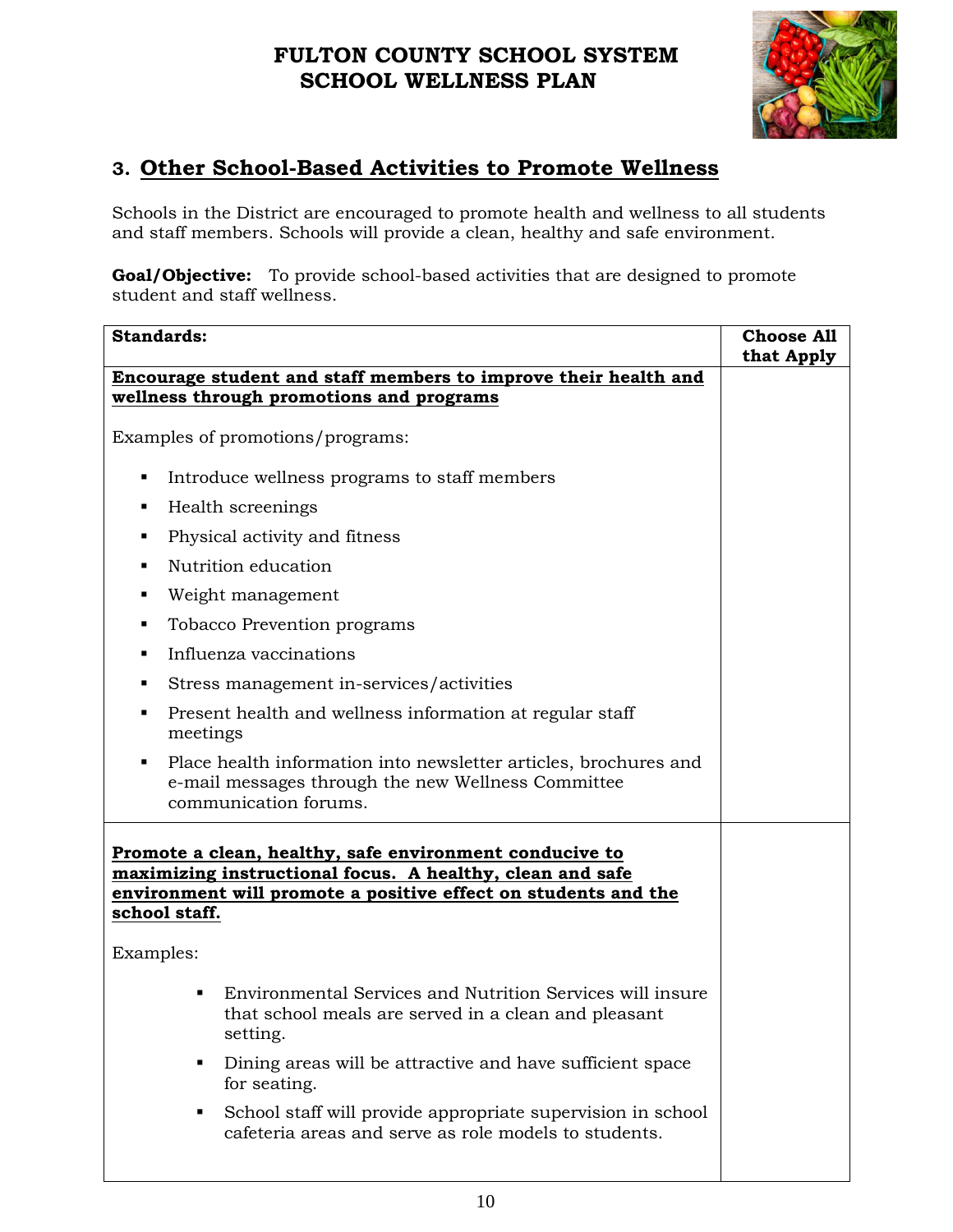

| ٠<br>٠                                                                                           | Schools will provide safe, clean, and hygienic-supported<br>restrooms. Hand-washing equipment, soap, and supplies<br>will be placed in convenient places so that students and<br>staff can wash their hands before eating and other<br>appropriate times. Students will have the opportunity to<br>wash hands or have access to hand sanitizing before they<br>eat meals or snacks and at other appropriate times.<br>Appendix – Hand-washing Training<br>Appendix – Georgia School Administrators Restroom<br>Checklist<br>Water fountains will be available for students to get water<br>throughout the day. |  |
|--------------------------------------------------------------------------------------------------|----------------------------------------------------------------------------------------------------------------------------------------------------------------------------------------------------------------------------------------------------------------------------------------------------------------------------------------------------------------------------------------------------------------------------------------------------------------------------------------------------------------------------------------------------------------------------------------------------------------|--|
| ٠                                                                                                | School classrooms will be kept clean and neat.                                                                                                                                                                                                                                                                                                                                                                                                                                                                                                                                                                 |  |
| ٠                                                                                                | Schools will have appropriate required safety plans.                                                                                                                                                                                                                                                                                                                                                                                                                                                                                                                                                           |  |
| ٠                                                                                                | Schools will meet the district policy on staff being trained<br>in CPR and AED equipment.                                                                                                                                                                                                                                                                                                                                                                                                                                                                                                                      |  |
|                                                                                                  | Schedule meal times to provide adequate time for students to                                                                                                                                                                                                                                                                                                                                                                                                                                                                                                                                                   |  |
|                                                                                                  | enjoy eating healthy foods.                                                                                                                                                                                                                                                                                                                                                                                                                                                                                                                                                                                    |  |
|                                                                                                  | Students should be allowed a minimum of 20 minutes to eat after<br>sitting down for lunch. Lunch should be scheduled between 10:00AM<br>and 2:00PM daily, with the exception of lunch starting as early as<br>9:30AM on early release days.                                                                                                                                                                                                                                                                                                                                                                    |  |
| activities.                                                                                      | Schools should not schedule tutoring, club, or organizational meetings<br>or activities during meal times, unless students may eat during such                                                                                                                                                                                                                                                                                                                                                                                                                                                                 |  |
| <b>Food Safety</b>                                                                               | All foods not prepared by trained district school nutrition staff on<br>campus and made available to students, should be purchased from a<br>reputable commercial establishment to ensure the safety of students.<br>This does not pertain to an individual student's lunch from home.                                                                                                                                                                                                                                                                                                                         |  |
| other dietary restrictions.                                                                      | Schools discourage students from sharing their foods or beverages with<br>one another during meal or snack times, with respect to allergies and                                                                                                                                                                                                                                                                                                                                                                                                                                                                |  |
| Each food preparation site is represented by at least one person<br>credentialed in food safety. |                                                                                                                                                                                                                                                                                                                                                                                                                                                                                                                                                                                                                |  |
| standards.                                                                                       | All food handlers and foods available on campus adhere to food safety                                                                                                                                                                                                                                                                                                                                                                                                                                                                                                                                          |  |
|                                                                                                  | Sanitation deficiencies sited on local inspections are corrected<br>immediately, including facility deficiencies.                                                                                                                                                                                                                                                                                                                                                                                                                                                                                              |  |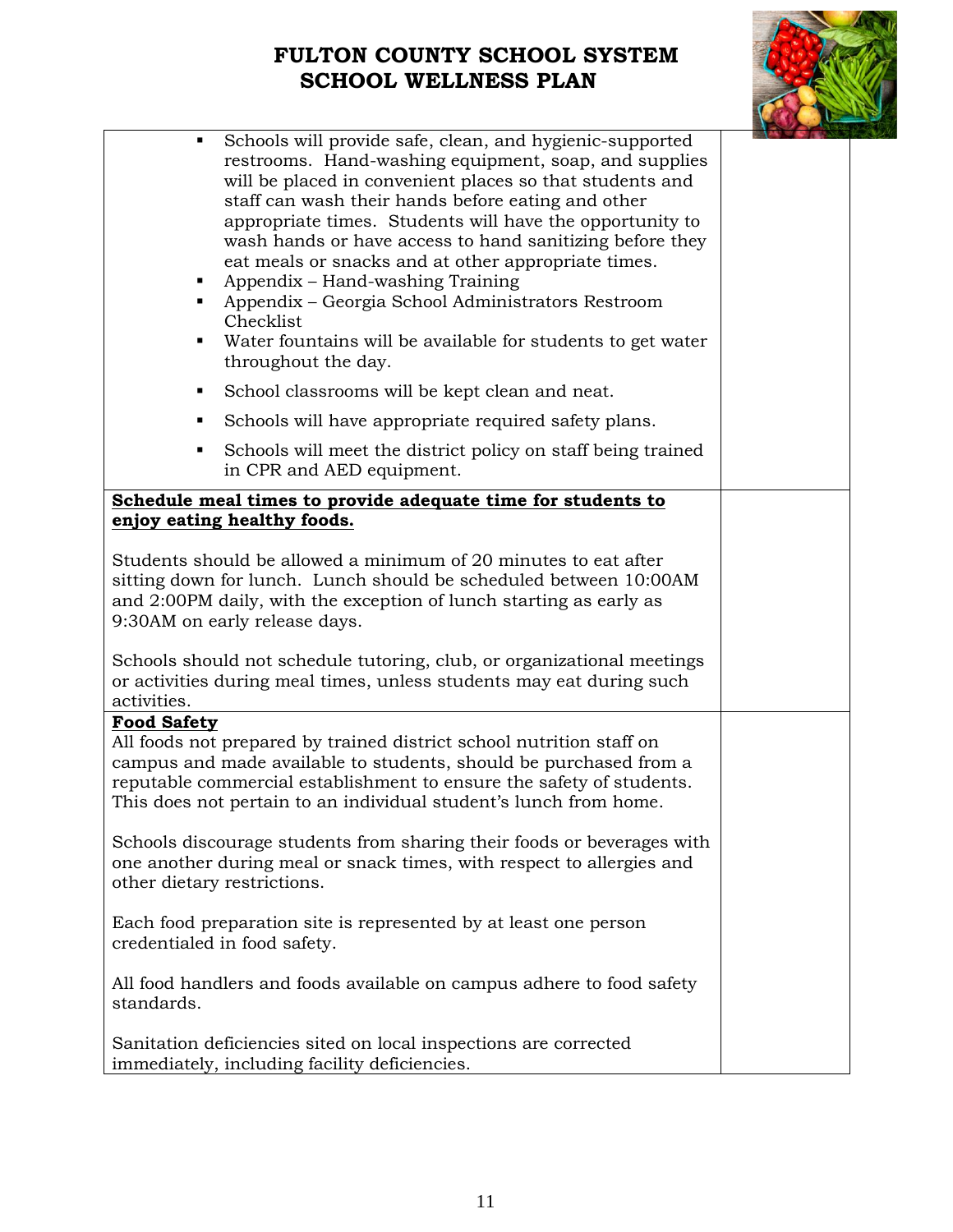

#### **Describe any other School-Based Activities implemented at the school level:**

## **4. Physical Education and Physical Activity**

Children and adolescents should participate in 60 minutes of physical activity, daily. A substantial percentage of students' daily physical activity requirements can be met through comprehensive school-based physical activity programs. The district will provide students with physical education, using age appropriate, sequential physical education curriculum consistent with national and state standards for physical education.

**Goal/Objective:** To provide students with opportunities for a quality physical education and daily physical activity. To provide these opportunities for each student in order to foster an understanding of the short and long-term benefits of a physically active and healthy lifestyle.

| <b>Standards:</b>                                                                                                                                                                                                                                                         | <b>Choose All</b> |
|---------------------------------------------------------------------------------------------------------------------------------------------------------------------------------------------------------------------------------------------------------------------------|-------------------|
|                                                                                                                                                                                                                                                                           | that Apply        |
| Sequential, standards-based, physical education instruction to                                                                                                                                                                                                            |                   |
| include health related fitness components are available for                                                                                                                                                                                                               |                   |
| students in grades K-12. (Health-related fitness focuses on                                                                                                                                                                                                               |                   |
| activities that promote a healthy lifestyle).                                                                                                                                                                                                                             |                   |
| <b>Elementary:</b> Each school containing any grade K-5 shall provide                                                                                                                                                                                                     |                   |
| a minimum of 90 contact hours of instruction at each grade level                                                                                                                                                                                                          |                   |
| K-5 in health and physical education.                                                                                                                                                                                                                                     |                   |
|                                                                                                                                                                                                                                                                           |                   |
| <b>Middle:</b> Each school containing any grade 6-12 shall make<br>available instruction in health and physical education.                                                                                                                                                |                   |
| <b>High:</b> Students will take .50 credits of health and .50 credits of<br>personal fitness in order to meet high school graduation<br>requirements.                                                                                                                     |                   |
| Extended periods of inactivity should be discouraged. When there<br>are activities that make it necessary for students to be sitting for<br>long periods of time, such as school-wide testing, students<br>should have periodic "brain breaks," where they are encouraged |                   |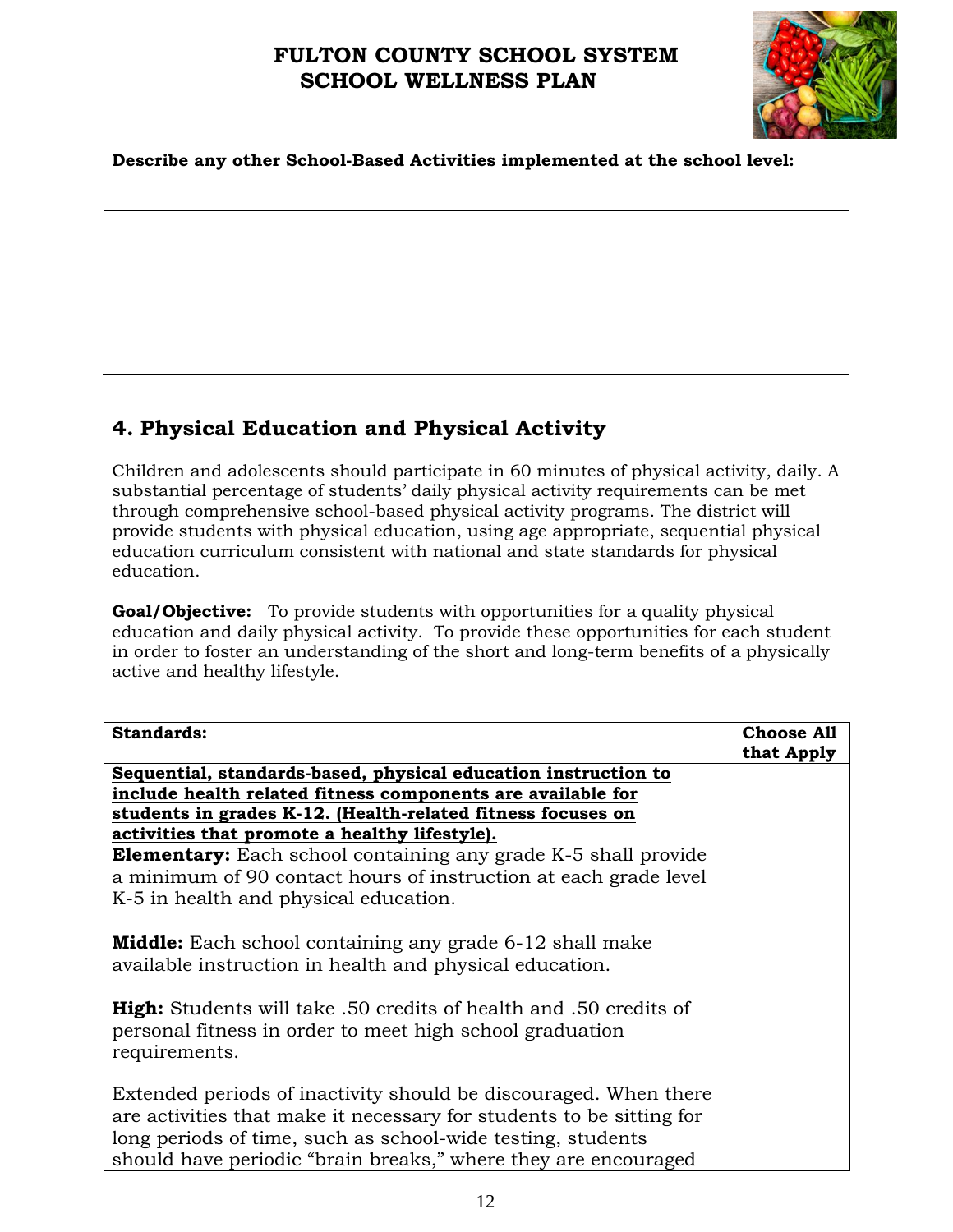

| to stand up and be moderately active.                                                                                                                                                                                                   |  |
|-----------------------------------------------------------------------------------------------------------------------------------------------------------------------------------------------------------------------------------------|--|
| Appendix – Board Policy IDBA – Family, Life and Sex Education                                                                                                                                                                           |  |
|                                                                                                                                                                                                                                         |  |
| Daily physical activity will be available for students in grades K-5.                                                                                                                                                                   |  |
| Appendix – Board Policy IDBA – Family, Life and Sex Education                                                                                                                                                                           |  |
| Schools are encouraged to provide physical activity opportunities<br>before and after-school for students in grades 6-8.                                                                                                                |  |
| Appendix – Board Policy IDE – Intramural and Extracurricular<br>Activities                                                                                                                                                              |  |
| Physical activity is neither used as punishment nor withheld as a<br>punishment.                                                                                                                                                        |  |
| Recess is available for all elementary age children for at least 15<br>minutes on all or most days during the school year. Recess will<br>compliment, not replace, physical education class.<br>• Appendix – Board Policy IEDA – Recess |  |

#### **Describe any other Physical Education and Physical Activities implemented at the school level:**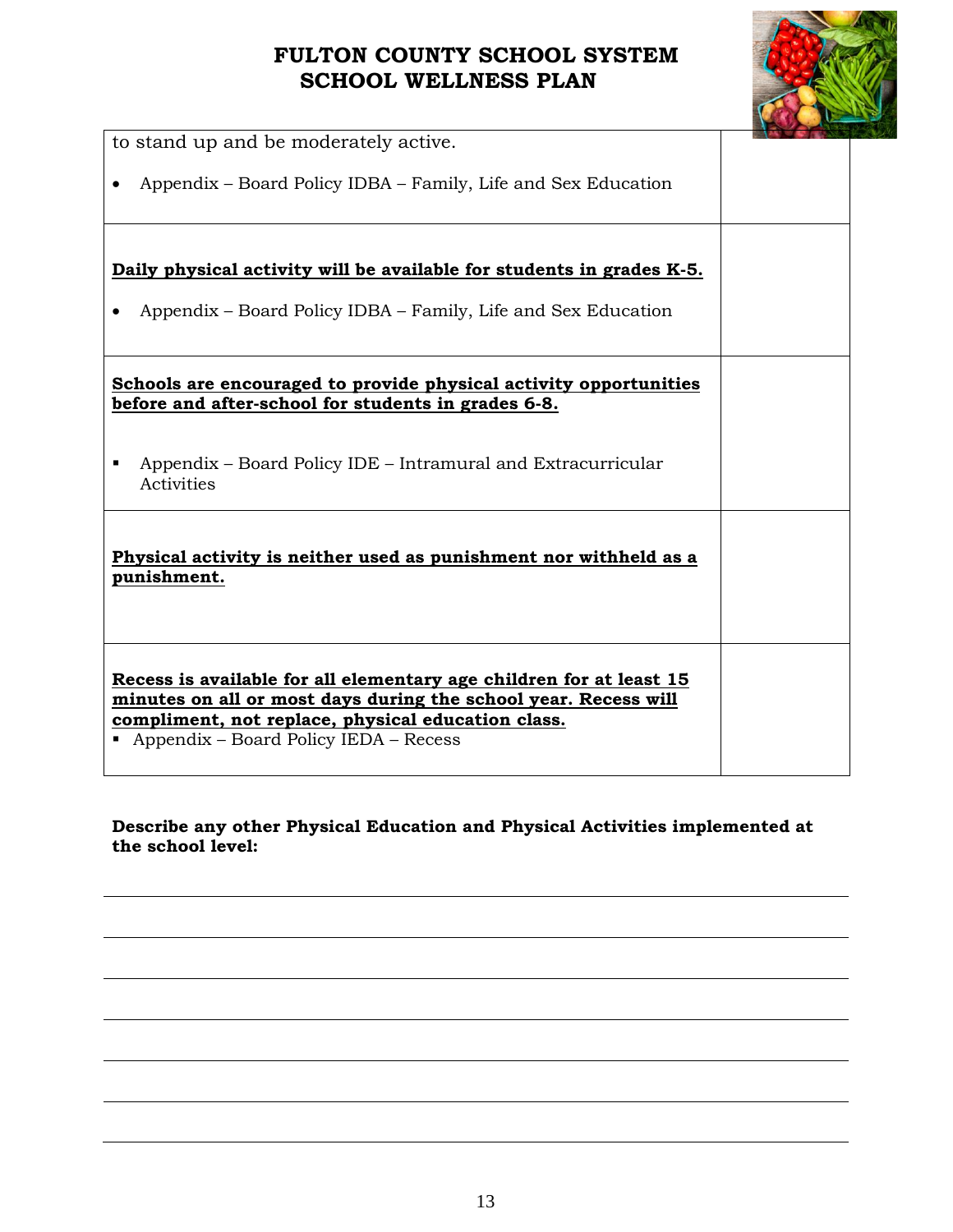

## **5. Public Notification: Communication Engaging Parents, School Board/ Administrative Staff and the Community**

Fulton County Schools will promote to parents/caregivers, families, and the general community the benefits of and approaches for healthy eating and physical activity throughout the school year. Families will be informed and invited to participate in school-sponsored activities and will receive information about health promotion efforts.

**Goal/Objective**: To promote clear and consistent messages that explain and reinforce healthy eating and physical activity habits. Messages will be directed to students, staff, parents, and the community.

| <b>Standards:</b>                                                                                                                                                                                                                                                                                                                                                                                                                                                                                                                                                                                                                                                                                                                                                        | <b>Choose All</b><br>that Apply |
|--------------------------------------------------------------------------------------------------------------------------------------------------------------------------------------------------------------------------------------------------------------------------------------------------------------------------------------------------------------------------------------------------------------------------------------------------------------------------------------------------------------------------------------------------------------------------------------------------------------------------------------------------------------------------------------------------------------------------------------------------------------------------|---------------------------------|
| <b>Public Notification</b><br>The Wellness Council will use electronic (such as email or displaying<br>notices on the school website) and/or non-electronic (such as<br>newsletters or presentations) to ensure that all families are actively<br>notified of the content of, implementation of, and updates to the<br>wellness policy, as well as how to get involved and support the policy.<br>Promote messages in school communications that exemplify:<br>Healthy foods taste good and are good for you<br>Fitness is fun<br>Healthier students are smarter students<br>Our school provides healthy foods for our students and staff<br>Our school promotes healthy lifestyles<br>Healthier lifestyles enable school employees to be happier and<br>more productive |                                 |
| Engage parents through activities that promote healthier lifestyles                                                                                                                                                                                                                                                                                                                                                                                                                                                                                                                                                                                                                                                                                                      |                                 |
| Examples:                                                                                                                                                                                                                                                                                                                                                                                                                                                                                                                                                                                                                                                                                                                                                                |                                 |
| Walk Your Child to School days                                                                                                                                                                                                                                                                                                                                                                                                                                                                                                                                                                                                                                                                                                                                           |                                 |
| PTA/parent activity nights                                                                                                                                                                                                                                                                                                                                                                                                                                                                                                                                                                                                                                                                                                                                               |                                 |
| School, charity and foundation fun runs, walks, fund raisers<br>٠                                                                                                                                                                                                                                                                                                                                                                                                                                                                                                                                                                                                                                                                                                        |                                 |
| Healthy eating seminars/workshops for parents<br>$\blacksquare$<br>Post nutrition tips on the school website<br>$\blacksquare$<br>Send home nutrition information with children<br>$\blacksquare$<br>Share information about local active events and/or education,<br>$\blacksquare$<br>through the website or take-home materials.<br>Assign homework that prompts family discussion on healthy habits.<br>٠                                                                                                                                                                                                                                                                                                                                                            |                                 |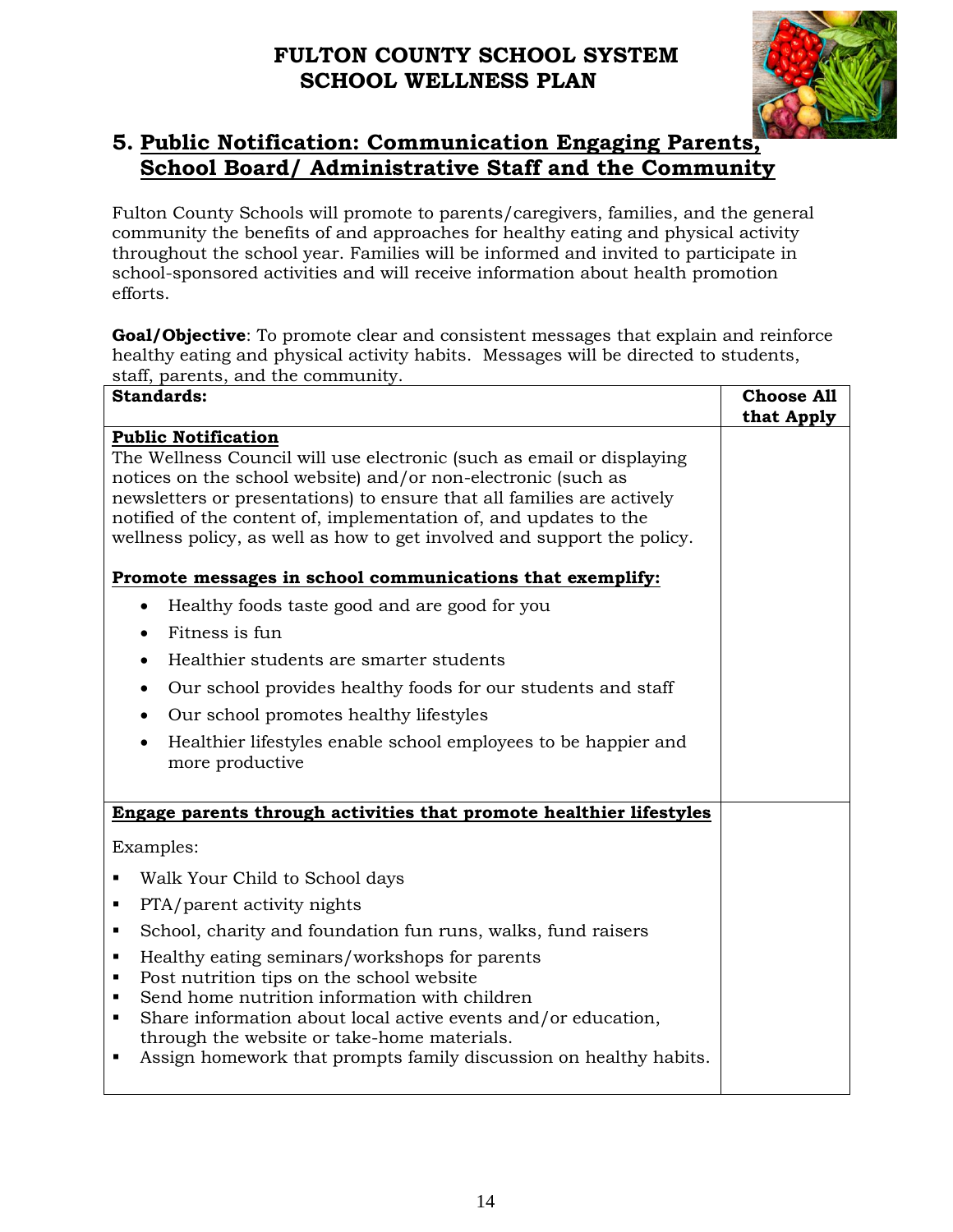$\Gamma$ 



| Establish partnerships with community organizations and make<br>outreach to groups that support the school's wellness goals |  |
|-----------------------------------------------------------------------------------------------------------------------------|--|
| Communicate activities to news media that promote the school's<br>wellness initiatives                                      |  |
| Examples:                                                                                                                   |  |
| News releases promoting school sponsored wellness activities<br>٠<br>Photographs of activities<br>$\blacksquare$            |  |

**Describe any other Communications and/or Promotions implemented at the school level:**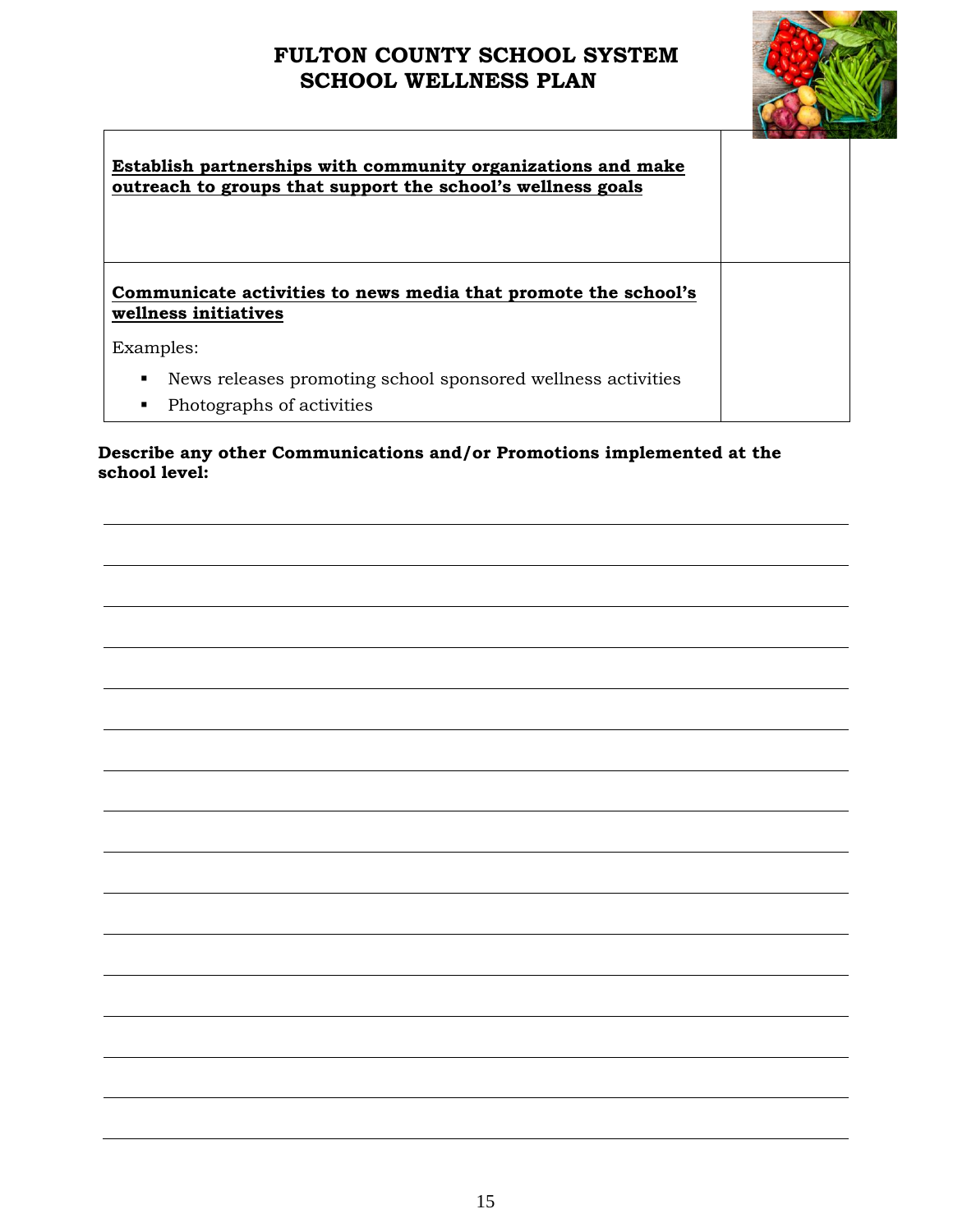

## **6. Implementation and Evaluation**

The district will develop and maintain a plan for implementation to manage and coordinate the execution of the wellness policy. At least once every three years, the district with evaluate compliance with the wellness policy to assess implementation.

**Goal/Objective**: To measure implementation of the wellness policy, including the designation of one or more persons with operational responsibility for ensuring that schools are addressing the policy.

| <b>Standards:</b>                                                | <b>Choose All</b> |
|------------------------------------------------------------------|-------------------|
|                                                                  | that Apply        |
|                                                                  |                   |
| Establish a plan for measuring, monitoring and completing        |                   |
| the school level Fulton County Wellness Plan                     |                   |
|                                                                  |                   |
| Appendix – Wellness Policy Evaluation Checklist<br>$\bullet$     |                   |
|                                                                  |                   |
|                                                                  |                   |
|                                                                  |                   |
|                                                                  |                   |
|                                                                  |                   |
|                                                                  |                   |
| Submit annually a completed Wellness Policy Evaluation Checklist |                   |
| to the School Nutrition Department.                              |                   |
|                                                                  |                   |
|                                                                  |                   |
|                                                                  |                   |
|                                                                  |                   |
|                                                                  |                   |
|                                                                  |                   |

The School Nutrition Department will be responsible for collecting and reporting the data to document the school level implementation of the Wellness Policy.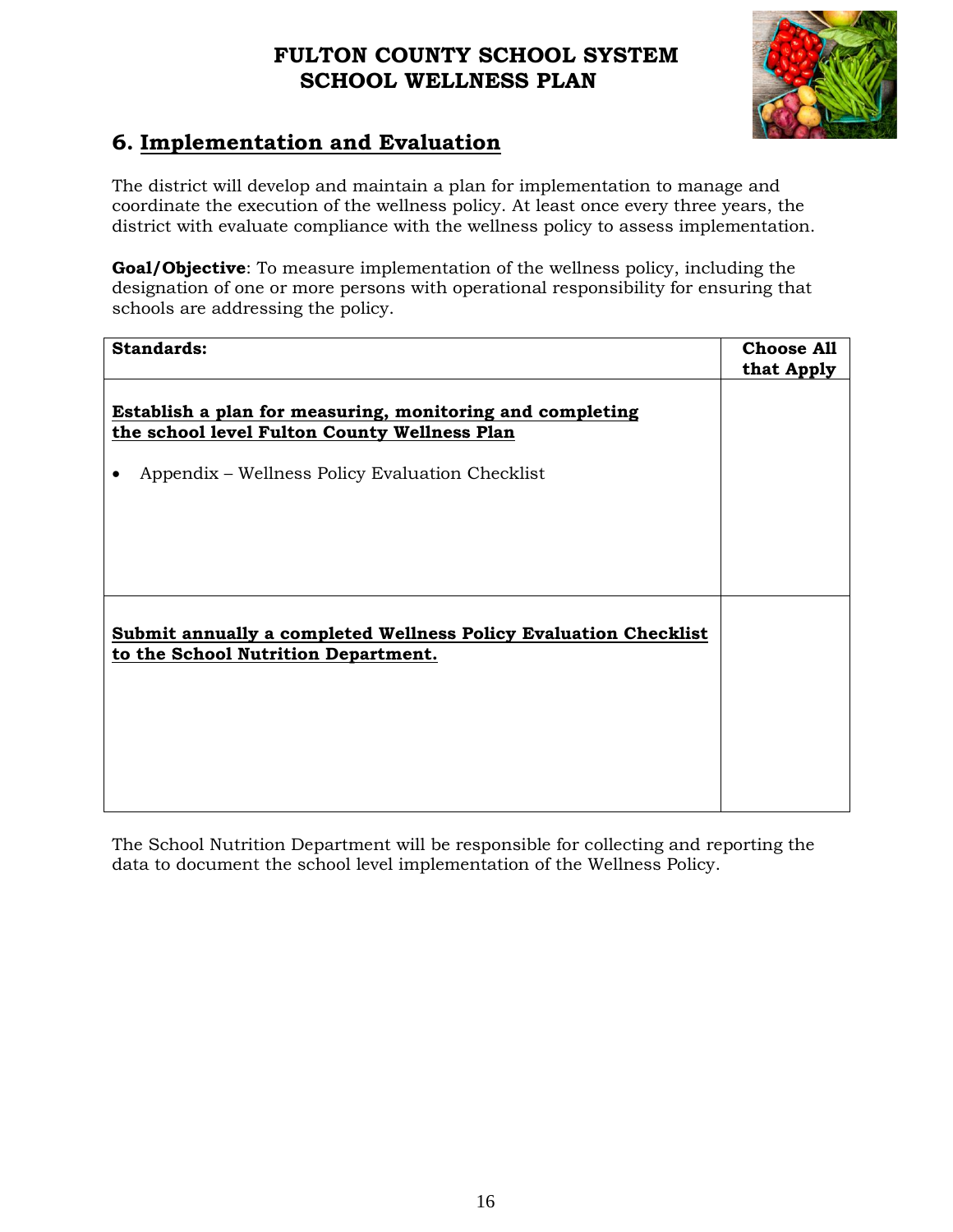

## **Appendices**

#### **I. Introduction and Background Information**

- Child Nutrition and WIC Reauthorization Act of 2004
- Board Policy EEE Wellness Policy
- Healthy, Hunger-Free Kids Act of 2010

#### **II. Coordinated School Health Council = School Level Wellness Council and/or School Level Councils**

■ http://www.cdc.gov/healthyschools/wscc/index.htm

#### **III. Goal Areas for Fulton County's Wellness Plan**

#### **1. Nutrition Education and Promotion**

- www.choosemyplate.gov
- http://www.fns.usda.gov/healthierschoolday/tools-schools
- http://www.fns.usda.gov/sbp/marketing-ideas

#### **2. Nutrition Guidelines for Foods Available During the School Day**

- Fulton County School Nutrition breakfast, lunch, and after-school snack menu standards
- Board Policy EED Sales of Food on School Premises
- **•** Board Policy/Procedure KEB Fund Raising
- Recommended List for Healthy Snacks
- **EXECUTE:** Smart Snacks in School Nutrition Standards
	- https://www.fns.usda.gov/sites/default/files/allfoods\_flyer.pdf

#### **3. Other School-Based Activities to Promote Wellness**

- Hand-washing training
- Georgia School Administrators Restroom Checklist

#### **4. Physical Education and Physical Activity**

- Board Policy IDBA Family, Life, and Sex Education
- Board Policy IDE Intramural and Extracurricular Activities
- Board Policy IEDA Recess

#### **5. Public Notification: Communication Engaging Parents, School Board/Administrative Staff, and the Community**

▪ Fulton County School Nutrition Program Website: fcsnutrition.com

#### **6. Implementation and Evaluation**

▪ Wellness Policy Evaluation Checklist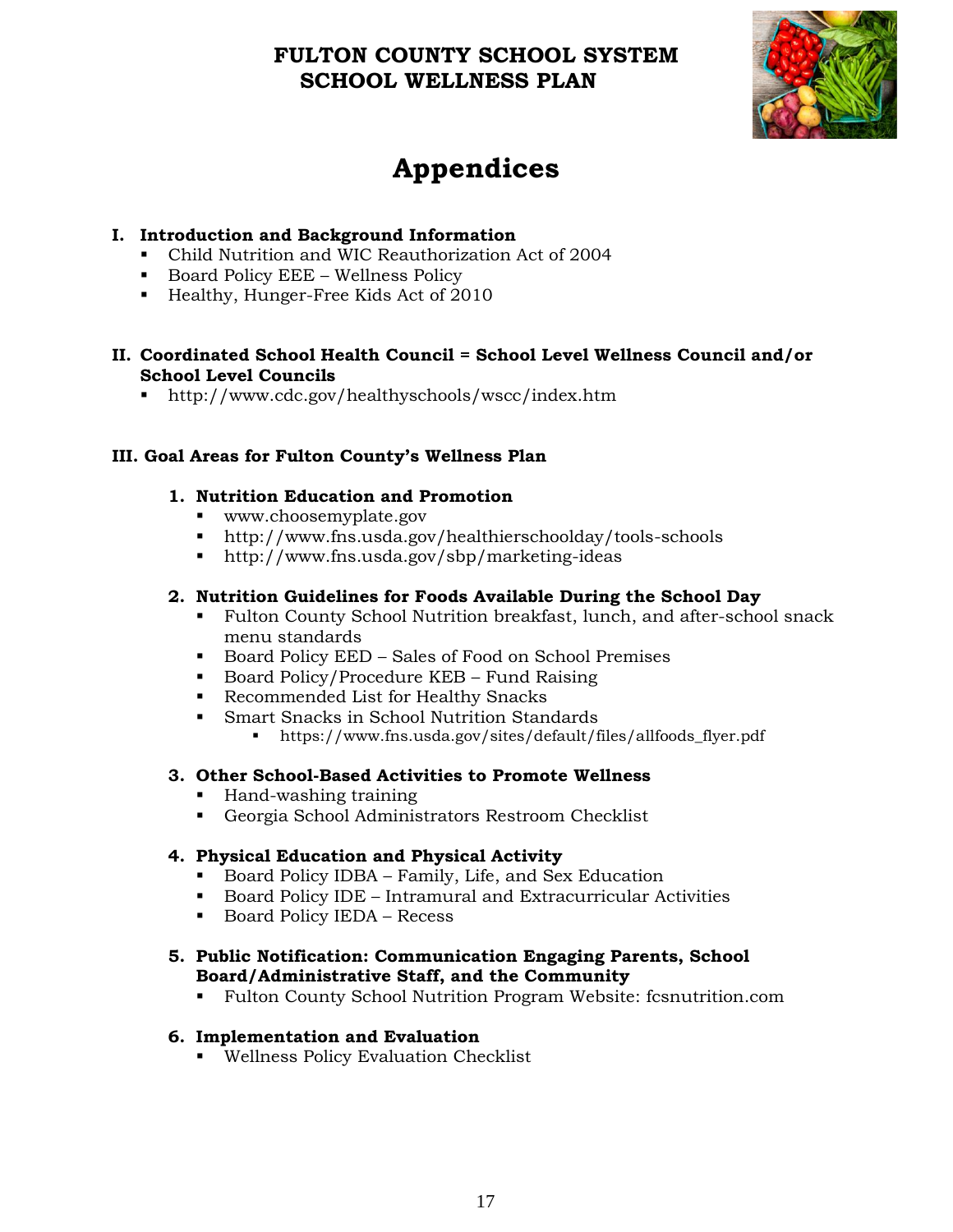

## **Glossary**

- **1. School Day-** Midnight the night before to 30 minutes after the end of the instructional day.
- **2. School Campus-** areas that are owned or leased by the school and used at any time for school related activities, such as the school building or on the school campus, including on the outside of the school building, school buses or other vehicles used to transport students, athletic fields, and stadiums (e.g. on scoreboards, coolers, cups, and water bottles), or parking lots
- **3. Smart Snacks** nutrition standards for all foods sold in schools as required by the Healthy, Hunger-Free Kids Act of 2010.
	- **a.** See link to requirements under appendices.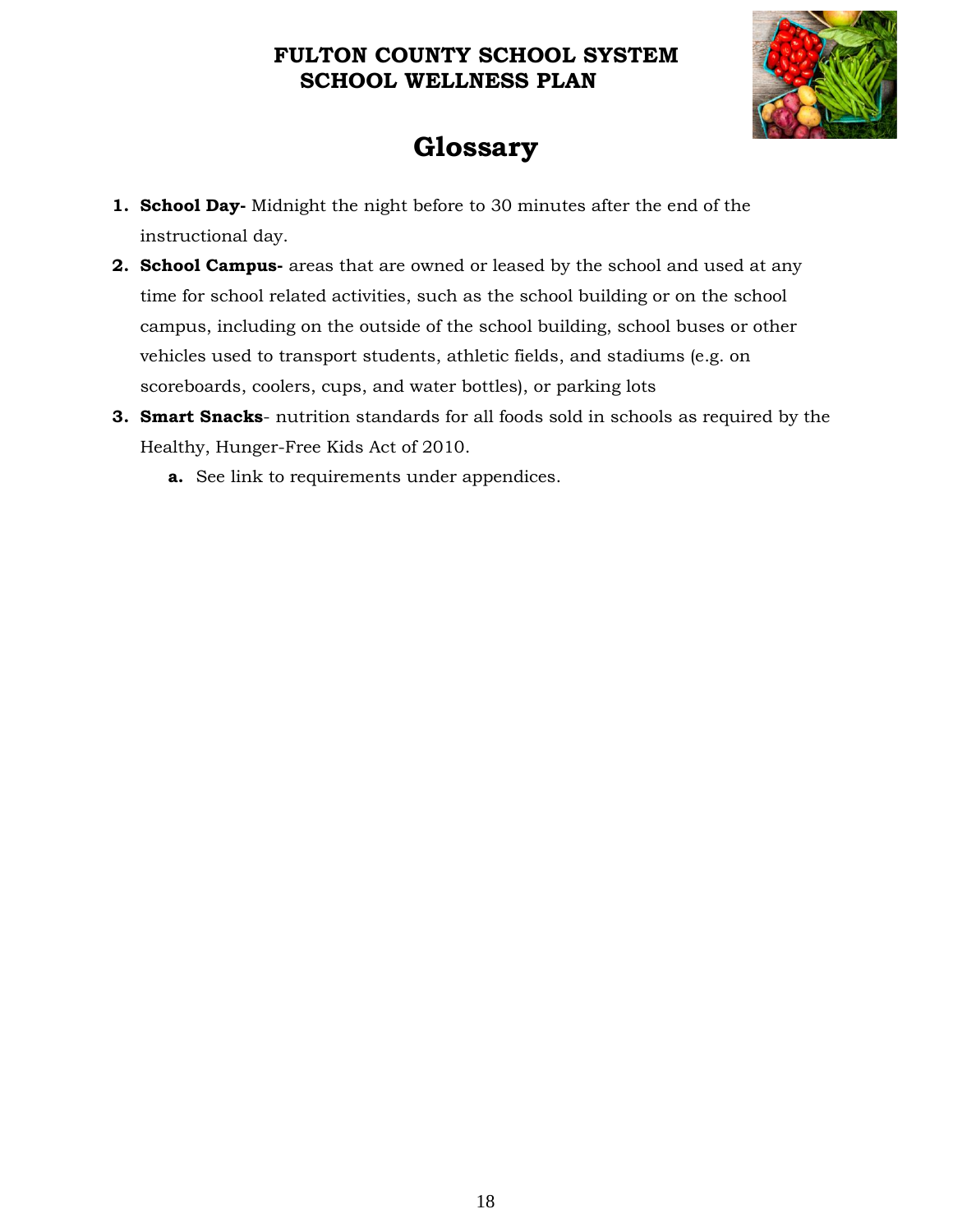

## **Fulton County School Level Wellness Policy Evaluation Checklist**

School Name: \_\_\_\_\_\_\_\_\_\_\_\_\_\_\_\_\_\_\_\_\_\_\_\_\_\_\_\_\_\_\_\_\_\_\_\_\_\_\_\_\_\_\_\_\_\_ Date: \_\_\_\_\_\_\_\_\_\_\_\_\_\_\_\_\_

| 1. Nutrition Education and Promotion                                                                                                                                                                                                                                                                                                                                                                                                                                                                                                                                                                                                                                                                                                                                                                                                                                                                                                                                                                                                                                                                                                            |     |    |
|-------------------------------------------------------------------------------------------------------------------------------------------------------------------------------------------------------------------------------------------------------------------------------------------------------------------------------------------------------------------------------------------------------------------------------------------------------------------------------------------------------------------------------------------------------------------------------------------------------------------------------------------------------------------------------------------------------------------------------------------------------------------------------------------------------------------------------------------------------------------------------------------------------------------------------------------------------------------------------------------------------------------------------------------------------------------------------------------------------------------------------------------------|-----|----|
| Goal/Objective: To provide nutrition education experiences that support the instructional component to improve students'<br>eating behaviors and help develop healthy lifestyle practices. To encourage and support nutritious eating by students and<br>adults.                                                                                                                                                                                                                                                                                                                                                                                                                                                                                                                                                                                                                                                                                                                                                                                                                                                                                |     |    |
| <b>Educational Reinforcement</b> (Public Involvement)<br>Collaborated with other school and community groups to conduct nutrition education activities such as health fairs, career<br>days, health/nutrition professional presentations, etc.<br>Examples: (Check All That Apply)<br>School wellness committee<br>$\blacksquare$<br>PTA/PTO and other parent volunteers/organizations<br>Local health departments<br>$\blacksquare$<br>Nonprofit health and community organizations                                                                                                                                                                                                                                                                                                                                                                                                                                                                                                                                                                                                                                                            | Yes | No |
| Cafeteria Based Nutrition Education and Promotions at the School<br>Students participated in activities that promoted and reinforced healthy school nutrition environments. Staff conducted<br>promotions and nutrition activities that included students, staff and community. Staff coordinated school nutrition<br>programs with classroom lessons allowing students to apply critical thinking skills taught in the classroom.<br><b>Examples:</b> (Check All That Apply)<br>Visited classrooms and explain how the school food service program ensures that meals meet U.S. Department of<br>Agriculture (USDA) nutrition standards and the Dietary Guidelines for Americans.<br>Invited classes to visit the cafeteria kitchen for a tour and demonstration on how meals are prepared.<br>٠<br>Involved students in planning the school menus.<br>٠<br>Displayed nutrition posters in the cafeteria and distributed nutrition information.<br>٠<br>Invited School Nutrition staff to conduct training sessions, presentations and/or information about the School<br>$\blacksquare$<br>Nutrition Program for students, staff and parents. | Yes | No |
| <b>Curriculum Content Areas</b><br>The school supported the comprehensive health education curriculum nutrition concepts and skills in accordance with<br>curriculum standards.                                                                                                                                                                                                                                                                                                                                                                                                                                                                                                                                                                                                                                                                                                                                                                                                                                                                                                                                                                 | Yes | No |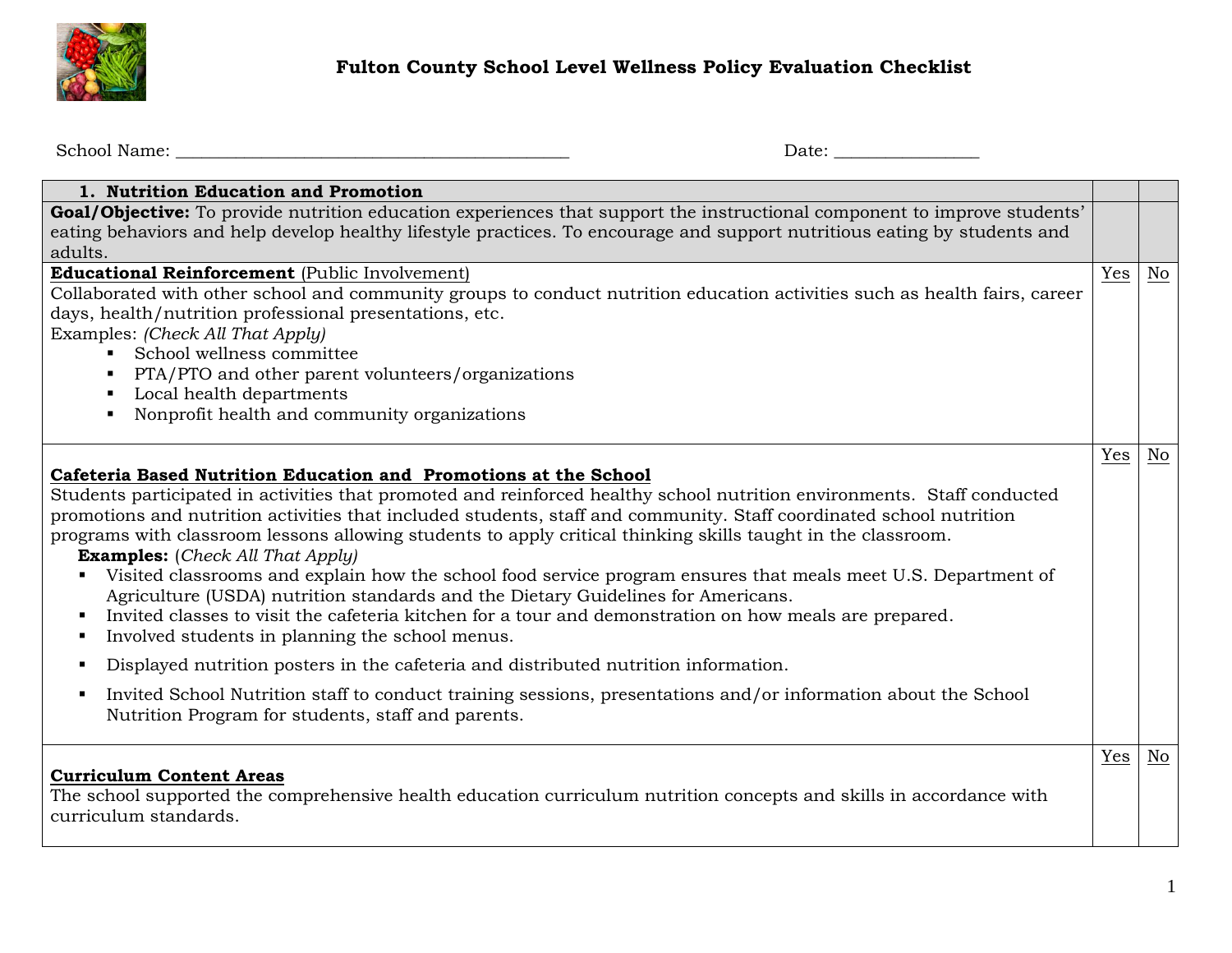

| <b>Education Links with School</b><br>Staff created nutrition education lessons in the school cafeteria and classroom by coordinating with school nutrition<br>manager and teachers. Staff Integrated nutrition education with other school health initiatives.                                                                                                                                                                           | Yes | $\underline{\mathrm{No}}$ |
|-------------------------------------------------------------------------------------------------------------------------------------------------------------------------------------------------------------------------------------------------------------------------------------------------------------------------------------------------------------------------------------------------------------------------------------------|-----|---------------------------|
| Marketing on the School Campus Complies with USDA Standards<br>Only food items that meet USDA Smart Snacks in Schools nutrient standards are marketed on the school campus during<br>the school day.                                                                                                                                                                                                                                      | Yes | No                        |
| Comments:                                                                                                                                                                                                                                                                                                                                                                                                                                 |     |                           |
| 2. Nutrition Guidelines for Foods Available During the School Day<br>Goal/Objective: To provide students with a variety of affordable nutritious meals and snacks. To plan all menus in<br>accordance with federal, state, and local regulations, rules, and guidelines.                                                                                                                                                                  |     |                           |
| <b>Foods Available During the School Day</b><br>School meals and after-school snacks adhered to federal, state, and local regulations and guidance as issued by the<br>Secretary of Agriculture under the U.S. Department of Agriculture (USDA), Georgia Board of Education, and Fulton County<br>Board of Education. Local menus for breakfast, lunch and after-school snacks were followed as written with minimum<br>menu substitutes. | Yes | No                        |
| Extra Food Sales<br>All foods sold in school adhered to federal, state, and local regulations and guidance as issued by the Secretary of<br>Agriculture under the U.S. Department of Agriculture (USDA), Georgia Board of Education, and Fulton County Board of<br>Education.                                                                                                                                                             | Yes | No                        |
| <b>Vending/Student Stores/Concession Stands</b><br>Schools followed the existing Fulton County Board Policy (EED; Sales of Food on School Premises) regarding sales of food<br>on school premises.                                                                                                                                                                                                                                        | Yes | No                        |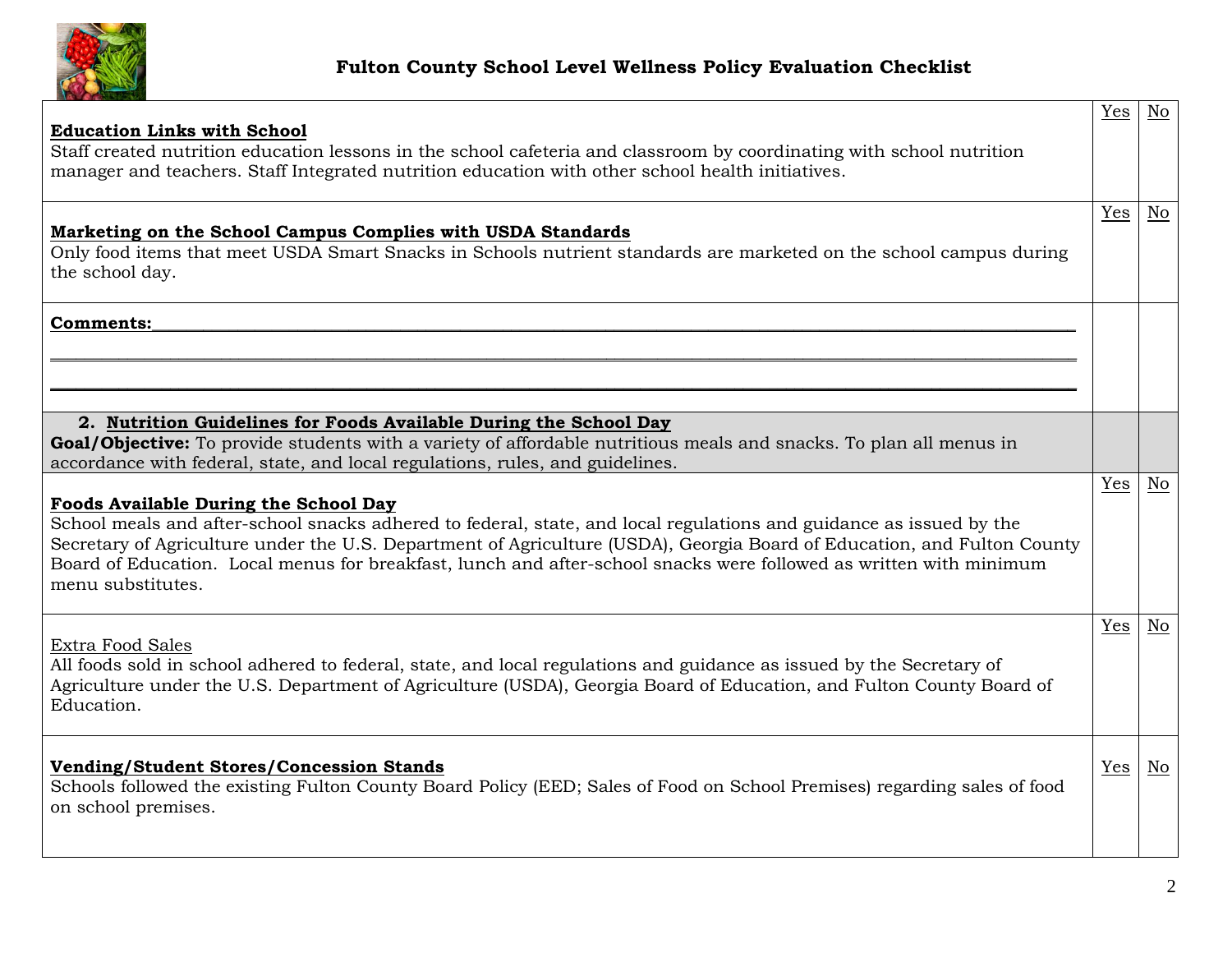

|                                                                                                                                                                                                                                                                       | Yes | $\overline{\text{No}}$    |
|-----------------------------------------------------------------------------------------------------------------------------------------------------------------------------------------------------------------------------------------------------------------------|-----|---------------------------|
| <b>Fundraisers</b><br>Schools followed the existing Fulton County Board of Education fundraising policy/procedures (KEB; Fund Raising). No<br>food or beverage may be sold as a fund-raising activity for consumption during the school day.                          |     |                           |
| <b>Snacks</b><br>Snacks served during the school day met Smart Snacks in School nutrient standards. A recommended list of healthy<br>snack choices for service and consumption by students is included as a resource for school staff, parents and<br>administrators. | Yes | $\underline{\mathrm{No}}$ |
| This includes classroom snacks/instructional use of food, snacks offered during student meetings during the school day,<br>and student celebrations and recognition.                                                                                                  |     |                           |
| <b>Water</b><br>Unflavored drinking water is available to all students throughout the school day.                                                                                                                                                                     | Yes | No                        |
| Documentation<br>Schools maintained files to document that all items sold within the school meet the Smart Snacks in School nutrient<br>standards (nutrition fact labels, ingredient statements)                                                                      | Yes | N <sub>0</sub>            |
| Comments:                                                                                                                                                                                                                                                             |     |                           |
|                                                                                                                                                                                                                                                                       |     |                           |
|                                                                                                                                                                                                                                                                       |     |                           |
|                                                                                                                                                                                                                                                                       |     |                           |
|                                                                                                                                                                                                                                                                       |     |                           |
|                                                                                                                                                                                                                                                                       |     |                           |
|                                                                                                                                                                                                                                                                       |     |                           |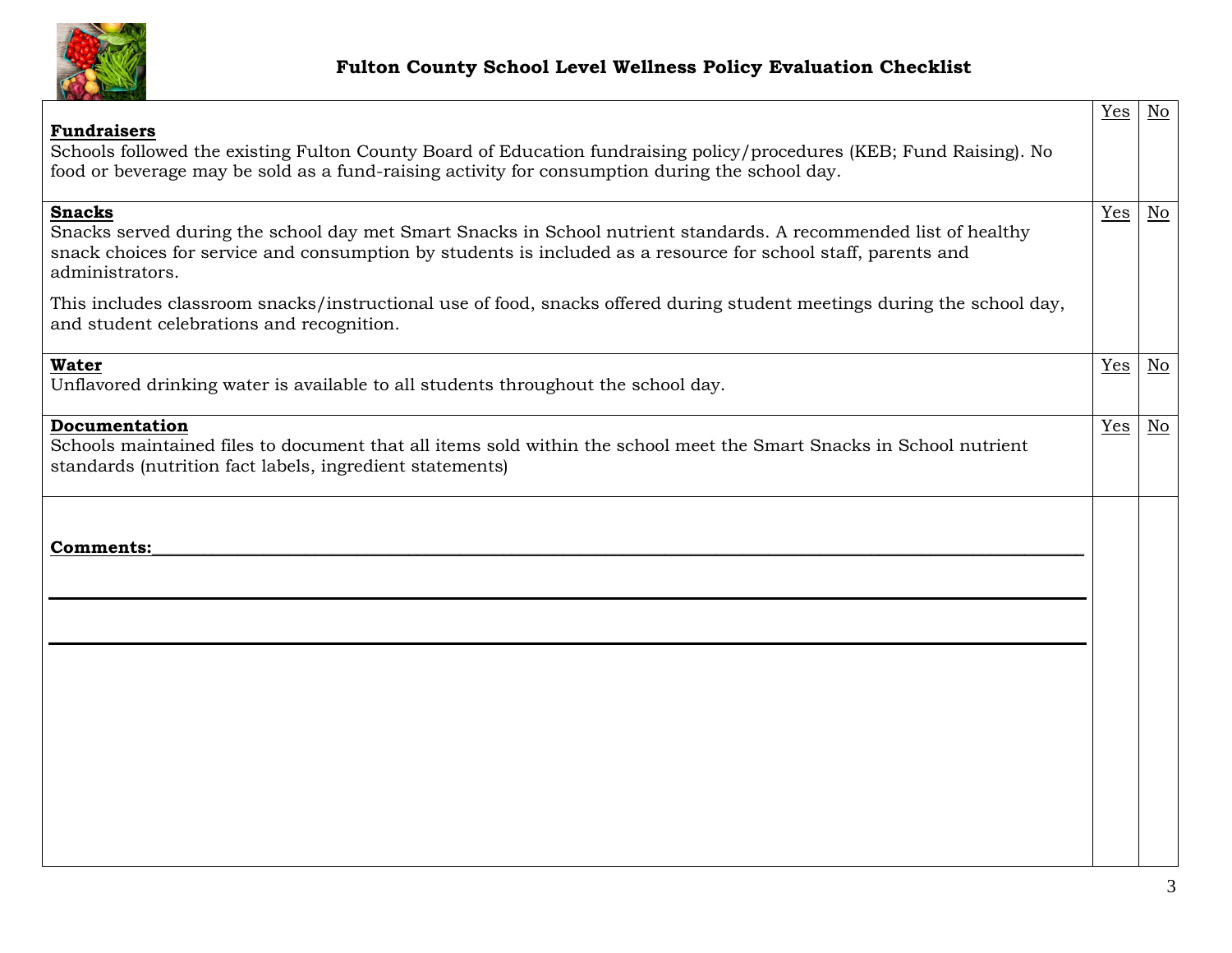

| 3. Other School-Based Activities to Promote Wellness                                                                                                                                                                                                                                                                                                                                                                                                                                                                                                                                                                                                                                                                                                                                                                      |     |    |
|---------------------------------------------------------------------------------------------------------------------------------------------------------------------------------------------------------------------------------------------------------------------------------------------------------------------------------------------------------------------------------------------------------------------------------------------------------------------------------------------------------------------------------------------------------------------------------------------------------------------------------------------------------------------------------------------------------------------------------------------------------------------------------------------------------------------------|-----|----|
| <b>Goal/Objective:</b> To provide school-based activities that are designed to promote student and staff wellness.                                                                                                                                                                                                                                                                                                                                                                                                                                                                                                                                                                                                                                                                                                        |     |    |
| <b>Promotions/Programs:</b><br>Encouraged student and staff members to improve their health and wellness through promotions and programs.                                                                                                                                                                                                                                                                                                                                                                                                                                                                                                                                                                                                                                                                                 | Yes | No |
| Examples: (Check All That Apply)<br>Introduced wellness programs to staff members<br>٠<br>Health screenings<br>п<br>Physical activity and fitness                                                                                                                                                                                                                                                                                                                                                                                                                                                                                                                                                                                                                                                                         |     |    |
| Nutrition education                                                                                                                                                                                                                                                                                                                                                                                                                                                                                                                                                                                                                                                                                                                                                                                                       |     |    |
| Weight management<br>٠<br>Tobacco Prevention programs<br>Influenza vaccinations                                                                                                                                                                                                                                                                                                                                                                                                                                                                                                                                                                                                                                                                                                                                           |     |    |
| Stress management in-services/activities<br>Presented health and wellness information at regular staff meetings                                                                                                                                                                                                                                                                                                                                                                                                                                                                                                                                                                                                                                                                                                           |     |    |
| Placed health information into newsletter articles, brochures and e-mail messages through the new Wellness<br>Committee communication forums                                                                                                                                                                                                                                                                                                                                                                                                                                                                                                                                                                                                                                                                              |     |    |
| Environment<br>The school promoted a clean, healthy, safe environment conducive to maximizing instructional focus.<br>Examples: (Check All That Apply)<br>School meals were served in a clean and pleasant setting.<br>Dining areas were attractive and had sufficient space for seating.<br>Appropriate supervision was provided in school cafeteria areas and serve as role models to students.<br>Safe, clean, and hygienic-supported restrooms were available.<br>Hand-washing equipment and supplies were placed in a convenient place so that student and staff could wash their<br>hands before eating, or students will had access to hand sanitizing supplies before they ate meals or snacks.<br>Drinking fountains or water stations were available for students to get water at meals and throughout the day. | Yes | No |
| School classrooms will be kept clean and neat.<br>$\blacksquare$                                                                                                                                                                                                                                                                                                                                                                                                                                                                                                                                                                                                                                                                                                                                                          |     |    |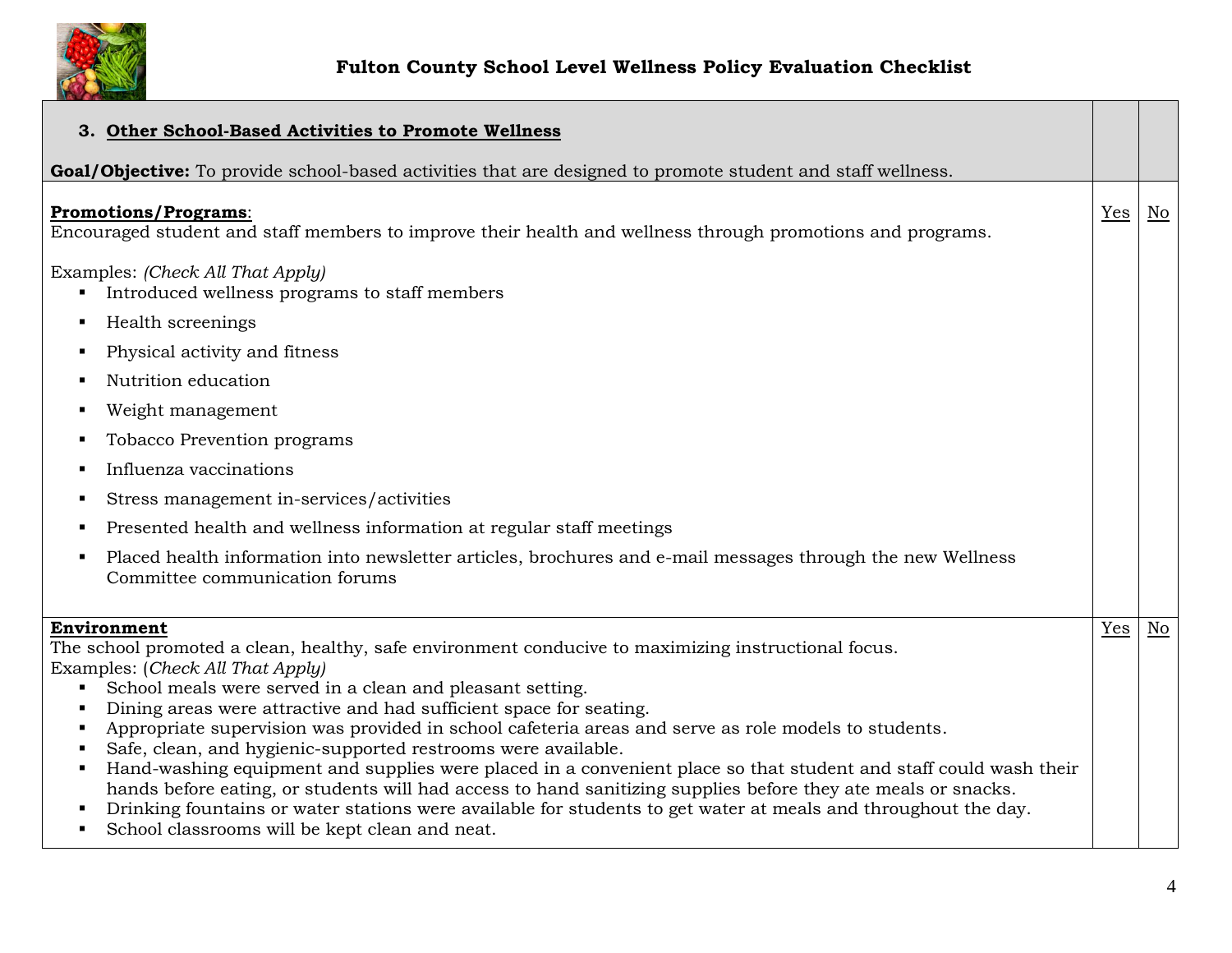

| School has appropriate required safety plans.<br>$\blacksquare$                                                                                                                                                                                                                                                                                                                                                                                                                                                                                                                                                                                                                                                                                                                                                                       |     |    |
|---------------------------------------------------------------------------------------------------------------------------------------------------------------------------------------------------------------------------------------------------------------------------------------------------------------------------------------------------------------------------------------------------------------------------------------------------------------------------------------------------------------------------------------------------------------------------------------------------------------------------------------------------------------------------------------------------------------------------------------------------------------------------------------------------------------------------------------|-----|----|
| School met the district policy on staff being trained in CPR and AED equipment.                                                                                                                                                                                                                                                                                                                                                                                                                                                                                                                                                                                                                                                                                                                                                       |     |    |
| <b>Meal Time Schedule</b><br>Meals were scheduled to provide adequate time for students to enjoy eating healthy foods. Students were allowed a<br>minimum of 20 minutes to eat after sitting down for lunch. Lunch was scheduled between 10AM – 2PM daily, with the<br>exception of lunch starting as early ast 9:30AM on early release days. Tutoring, club, or organizational meetings or<br>activities were not scheduled during meal times, unless students could eat during such activities.                                                                                                                                                                                                                                                                                                                                     | Yes | No |
| <b>Food Safety</b> (Check All that Apply)<br>All foods not prepared by trained district school nutrition staff on campus and made available to students, were<br>purchased from a reputable commercial establishment to ensure the safety of students. (This does not pertain to an<br>individual student's lunch from home.)<br>Schools discouraged students from sharing their foods or beverages with one another during meal or snack times,<br>٠<br>with respect to allergies and other dietary restrictions.<br>Each food preparation site is represented by at least one person credentialed in food safety.<br>٠<br>All food handlers and foods available on campus adhered to food safety standards.<br>п<br>Sanitation deficiencies sited on local inspections were corrected immediately, including facility deficiencies. | Yes | No |
| Comments:                                                                                                                                                                                                                                                                                                                                                                                                                                                                                                                                                                                                                                                                                                                                                                                                                             |     |    |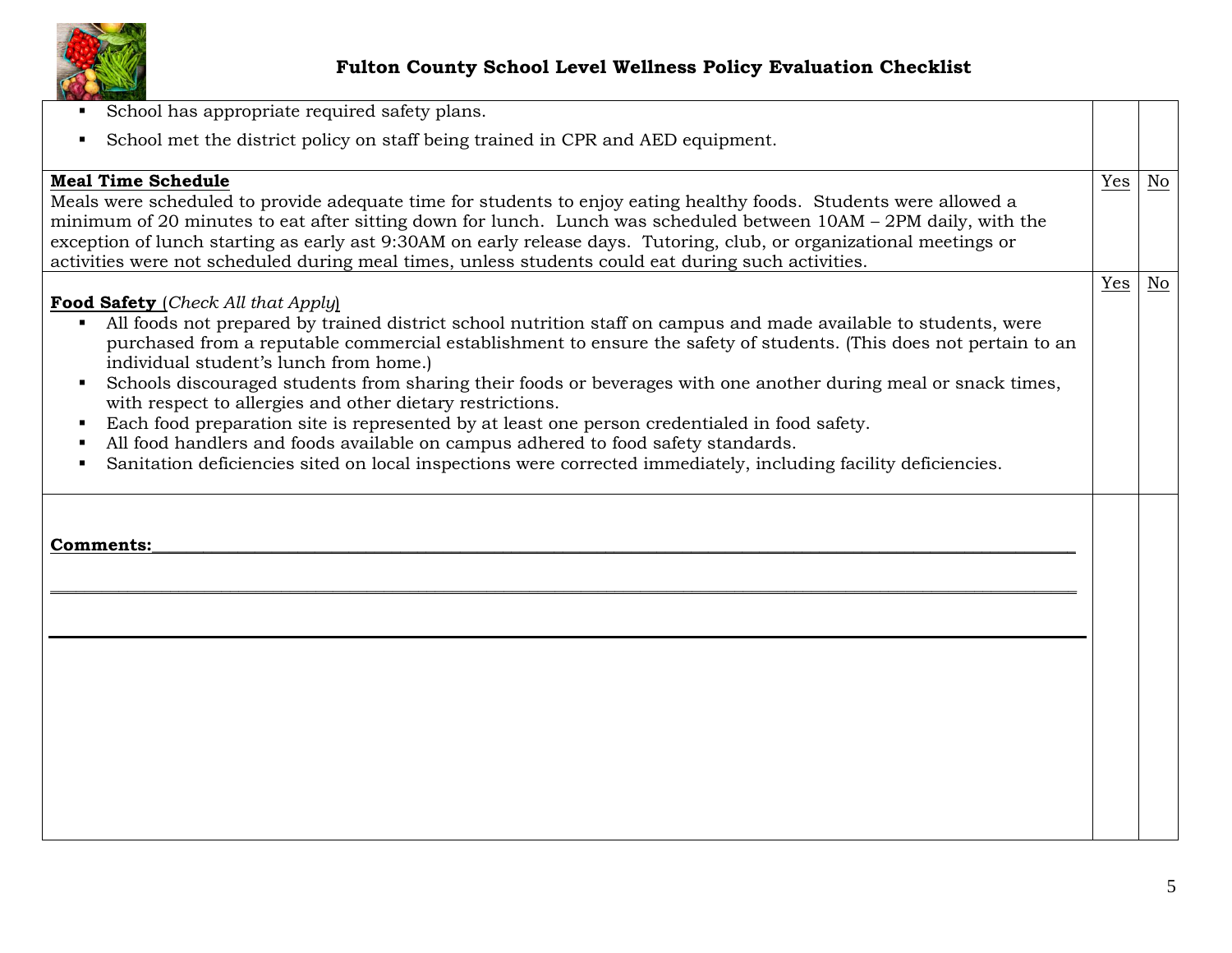

| 4. Physical Education and Physical Activity                                                                                                                                                                                                                                                                                                                         |     |    |
|---------------------------------------------------------------------------------------------------------------------------------------------------------------------------------------------------------------------------------------------------------------------------------------------------------------------------------------------------------------------|-----|----|
| Goal/Objective: To provide students with opportunities for quality physical education and daily physical activity. To<br>provide these opportunities for each student in order to foster an understanding of the short and long-term benefits of a<br>physically active and healthy lifestyle. (IDBA; Family Life and Sex Education).                               |     |    |
| Sequential, standards-based, physical education instruction to include health related fitness components were                                                                                                                                                                                                                                                       | Yes | No |
| available for students in grades K-12. (Health-related fitness focuses on activities that promote a healthy lifestyle).                                                                                                                                                                                                                                             |     |    |
| (Check All That Apply)                                                                                                                                                                                                                                                                                                                                              |     |    |
| <b>Elementary</b> -provided a minimum of 90 contact hours of instruction at each grade level in health and physical<br>$\blacksquare$<br>education.<br>Middle- made available instruction in health and physical education.<br><b>High-required one .50 credit in health and one .50 credit in personal fitness to meet high school graduation</b><br>requirements. |     |    |
| • All – extended periods of inactivity were discouraged.                                                                                                                                                                                                                                                                                                            |     |    |
| Physical Activity Opportunities were Available Before and/or After School for Students in Grades 6-8                                                                                                                                                                                                                                                                | Yes | No |
| Examples: (Check All That Apply)<br>Walk Your Child to School Days<br>$\blacksquare$<br>School pedometer activities<br>PTA/parent activity nights<br>Fun runs (school or community sponsored)<br>School or Charity sponsored Fun Runs<br>School sponsored physical activity events used as fundraisers<br>Established a Wellness Council                            |     |    |
| Physical Activity was not used as punishment nor withheld as a punishment.                                                                                                                                                                                                                                                                                          | Yes | No |
| Recess was available for all elementary age children for at least 15 minutes on all or most days during the school<br>year. Recess will compliment, not replace, physical education class.                                                                                                                                                                          | Yes | No |
| <b>Comments</b>                                                                                                                                                                                                                                                                                                                                                     |     |    |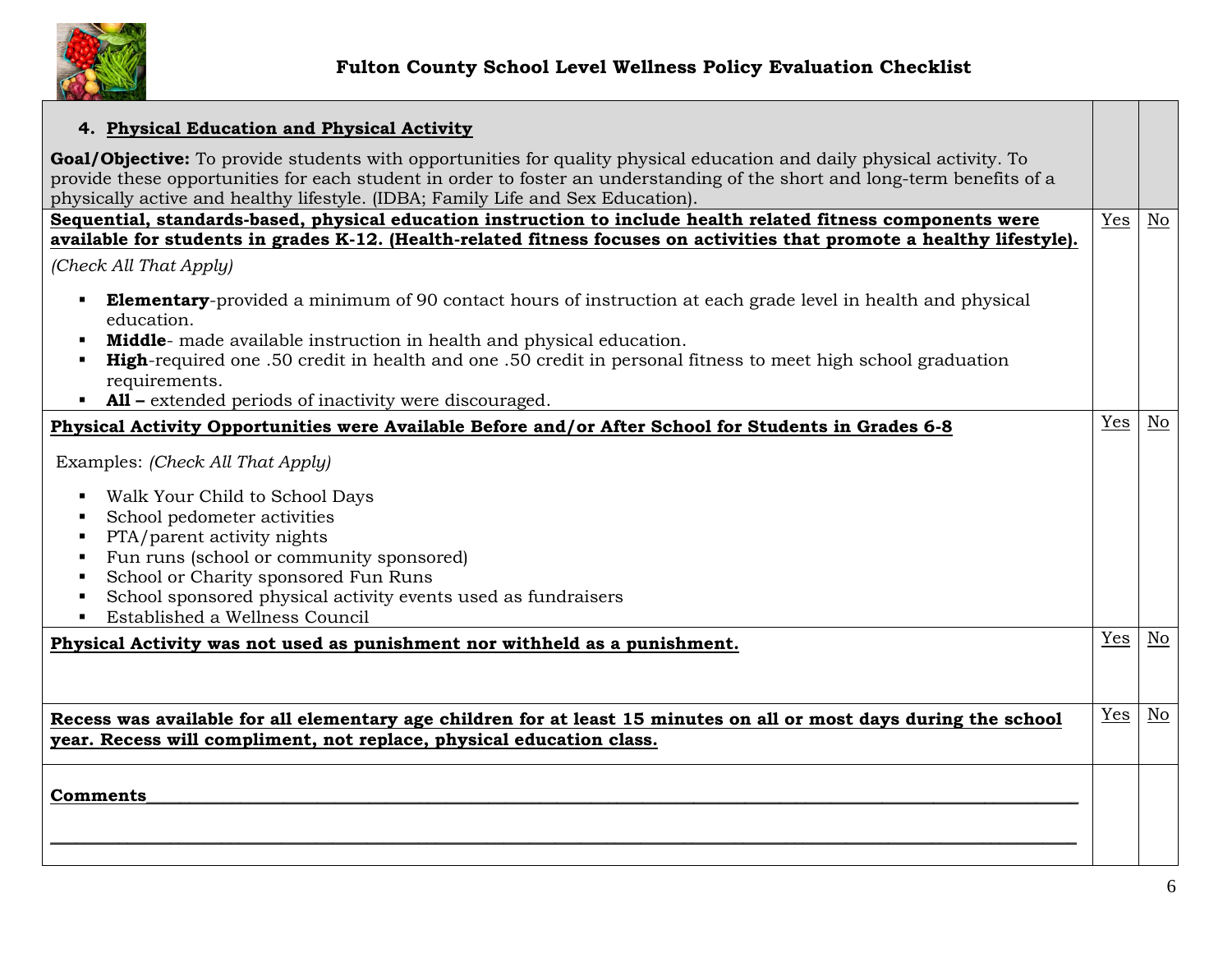

| 5. Public Notification: Communication Engaging Parents, School Board/Administrative Staff, and Community                                                                                                                                                                                                                                                                             |     |    |
|--------------------------------------------------------------------------------------------------------------------------------------------------------------------------------------------------------------------------------------------------------------------------------------------------------------------------------------------------------------------------------------|-----|----|
| Goal/Objective: To promote clear and consistent messages that explain and reinforce healthy eating and physical activity<br>habits. Messages will be directed to students, staff, parents, and the community                                                                                                                                                                         |     |    |
| <b>Public Notification</b><br>The Wellness Council used electronic (such as email or displaying notices on the school website) and/or non-electronic<br>(such as newsletters or presentations) to ensure that all families are actively notified of the content of, implementation of,<br>and updates to the wellness policy, as well as how to get involved and support the policy. | Yes | No |
| Engaged parents through activities that promote healthier lifestyles                                                                                                                                                                                                                                                                                                                 | Yes | No |
| Examples: (Check All That Apply)                                                                                                                                                                                                                                                                                                                                                     |     |    |
| • Walk Your Child to School days                                                                                                                                                                                                                                                                                                                                                     |     |    |
| PTA/parent activity nights<br>$\blacksquare$                                                                                                                                                                                                                                                                                                                                         |     |    |
| School, charity and foundation fun runs, walks, fund raisers<br>$\blacksquare$                                                                                                                                                                                                                                                                                                       |     |    |
| Healthy eating seminars/workshops for parents                                                                                                                                                                                                                                                                                                                                        |     |    |
| Post nutrition tips on the school website<br>$\blacksquare$<br>Send home nutrition information with children<br>$\blacksquare$                                                                                                                                                                                                                                                       |     |    |
| Share information about local active events and/or education, through the website or take-home materials.<br>п                                                                                                                                                                                                                                                                       |     |    |
| Assign homework that prompts family discussion on healthy habits.                                                                                                                                                                                                                                                                                                                    |     |    |
| Establish partnerships with community organizations and make outreach to groups that support the school's                                                                                                                                                                                                                                                                            | Yes | No |
| wellness goals                                                                                                                                                                                                                                                                                                                                                                       |     |    |
| Communicate activities to news media that promote the school's wellness initiatives                                                                                                                                                                                                                                                                                                  | Yes | No |
| Examples: (Check All That Apply)                                                                                                                                                                                                                                                                                                                                                     |     |    |
| News releases promoting school sponsored wellness activities                                                                                                                                                                                                                                                                                                                         |     |    |
| Photograph of activities                                                                                                                                                                                                                                                                                                                                                             |     |    |
|                                                                                                                                                                                                                                                                                                                                                                                      |     |    |
| <b>Comments</b>                                                                                                                                                                                                                                                                                                                                                                      |     |    |
|                                                                                                                                                                                                                                                                                                                                                                                      |     |    |
|                                                                                                                                                                                                                                                                                                                                                                                      |     |    |